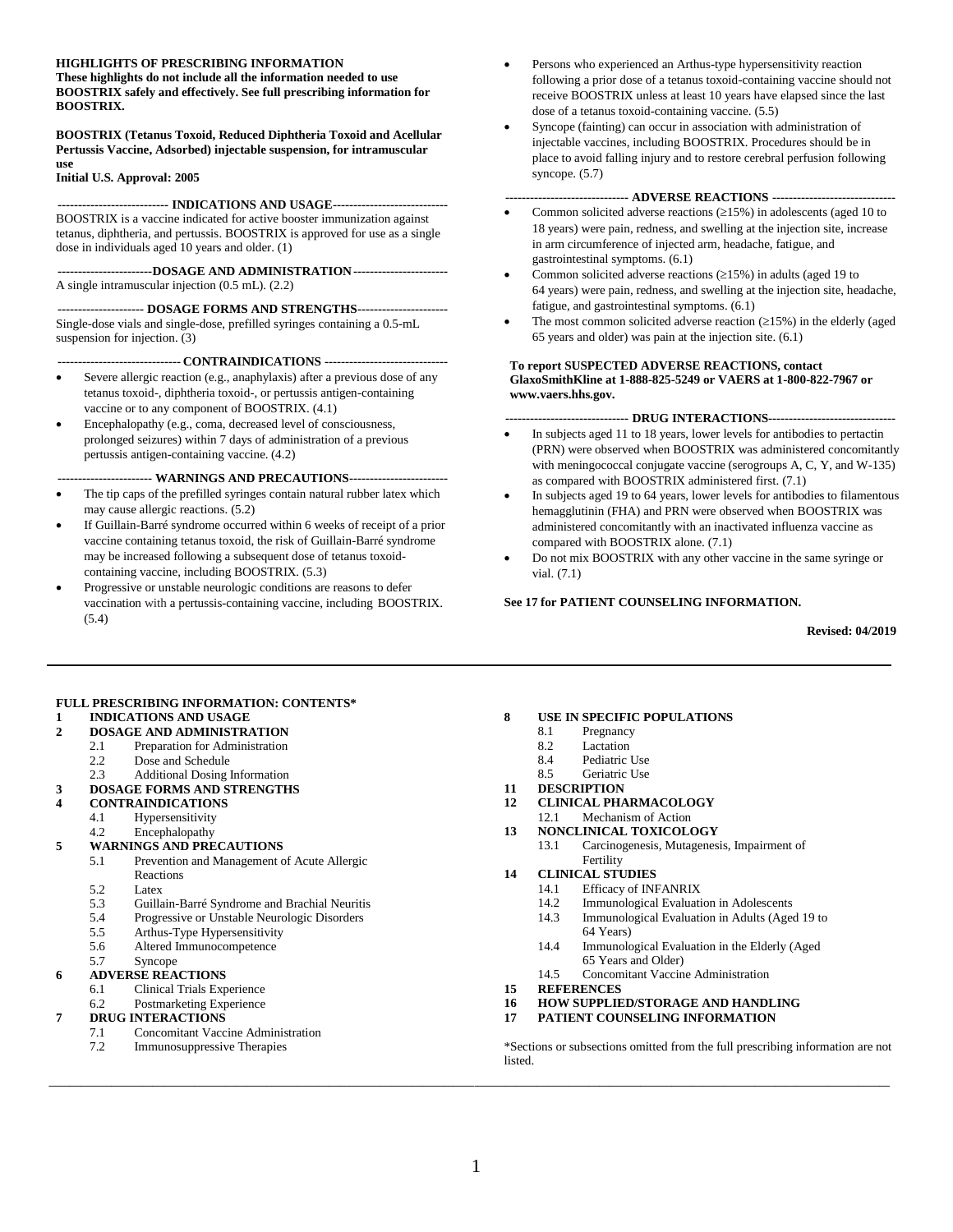# <span id="page-1-0"></span>**FULL PRESCRIBING INFORMATION**

# **1 INDICATIONS AND USAGE**

BOOSTRIX is indicated for active booster immunization against tetanus, diphtheria, and pertussis. BOOSTRIX is approved for use as a single dose in individuals aged 10 years and older.

# <span id="page-1-1"></span>**2 DOSAGE AND ADMINISTRATION**

#### <span id="page-1-2"></span>**2.1 Preparation for Administration**

Shake vigorously to obtain a homogeneous, turbid, white suspension before administration. Do not use if resuspension does not occur with vigorous shaking. Parenteral drug products should be inspected visually for particulate matter and discoloration prior to administration, whenever solution and container permit. If either of these conditions exists, the vaccine should not be administered.

For the prefilled syringes, attach a sterile needle and administer intramuscularly.

For the vials, use a sterile needle and sterile syringe to withdraw the 0.5-mL dose and administer intramuscularly. Changing needles between drawing vaccine from a vial and injecting it into a recipient is not necessary unless the needle has been damaged or contaminated. Use a separate sterile needle and syringe for each individual.

Do not administer this product intravenously, intradermally, or subcutaneously.

## <span id="page-1-3"></span>**2.2 Dose and Schedule**

BOOSTRIX is administered as a single 0.5-mL intramuscular injection into the deltoid muscle of the upper arm. There are no data to support repeat administration of BOOSTRIX.

Five years should elapse between the last dose of the recommended series of Diphtheria and Tetanus Toxoids and Acellular Pertussis Vaccine Adsorbed (DTaP) or Tetanus and Diphtheria Toxoids, Adsorbed (Td) vaccine and the administration of BOOSTRIX.

## <span id="page-1-4"></span>**2.3 Additional Dosing Information**

#### Primary Series

The use of BOOSTRIX as a primary series or to complete the primary series for diphtheria, tetanus, or pertussis has not been studied.

#### Wound Management

If tetanus prophylaxis is needed for wound management, BOOSTRIX may be given if no previous dose of any Tetanus Toxoid, Reduced Diphtheria Toxoid and Acellular Pertussis Vaccine, Adsorbed (Tdap) has been administered.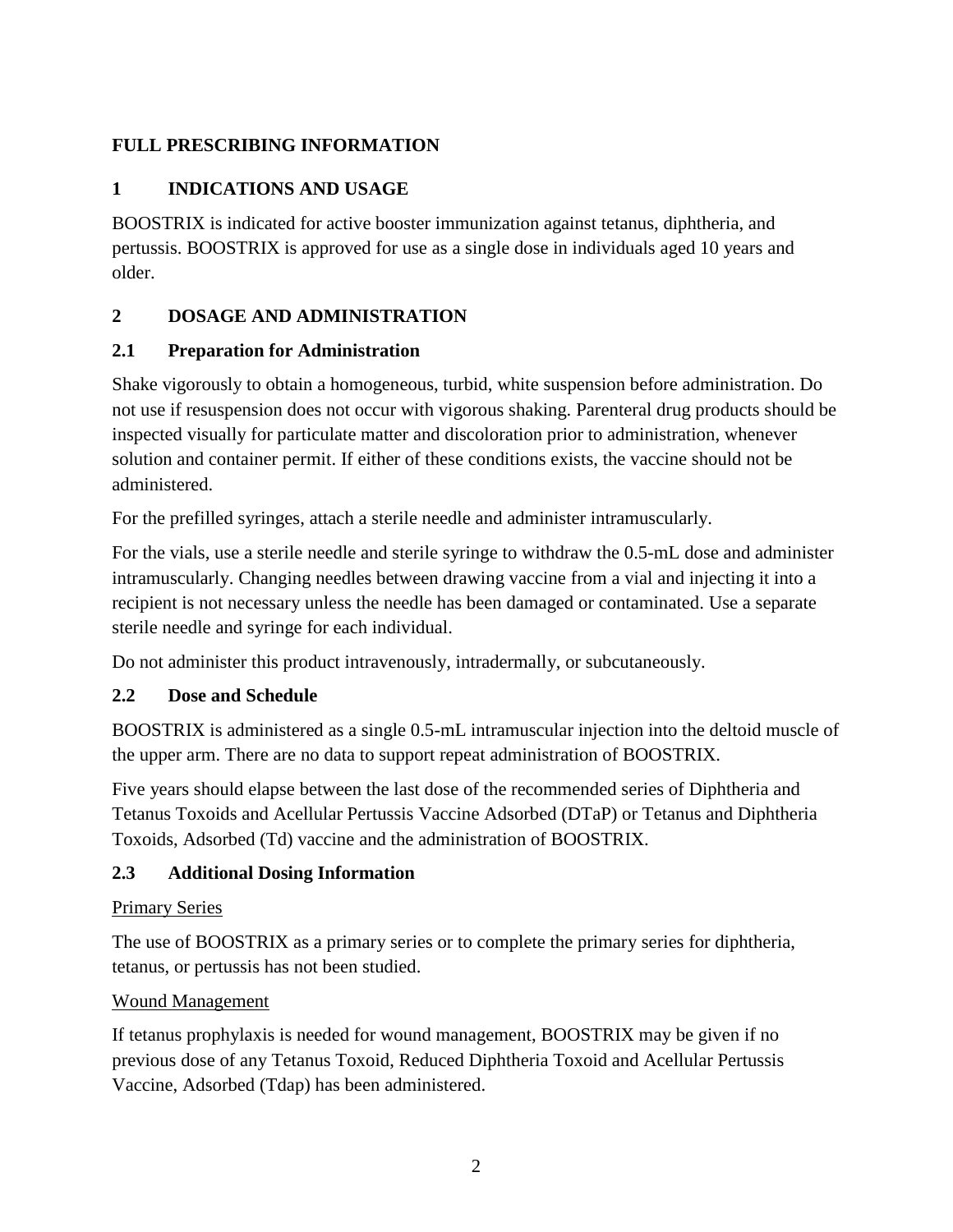# <span id="page-2-0"></span>**3 DOSAGE FORMS AND STRENGTHS**

BOOSTRIX is a suspension for injection available in 0.5-mL single-dose vials and prefilled TIP-LOK syringes.

# <span id="page-2-1"></span>**4 CONTRAINDICATIONS**

# <span id="page-2-2"></span>**4.1 Hypersensitivity**

A severe allergic reaction (e.g., anaphylaxis) after a previous dose of any tetanus toxoid-, diphtheria toxoid-, or pertussis antigen-containing vaccine or any component of this vaccine is a contraindication to administration of BOOSTRIX *[see Description (11)]*. Because of the uncertainty as to which component of the vaccine might be responsible, none of the components should be administered. Alternatively, such individuals may be referred to an allergist for evaluation if immunization with any of these components is considered.

# <span id="page-2-3"></span>**4.2 Encephalopathy**

Encephalopathy (e.g., coma, decreased level of consciousness, prolonged seizures) within 7 days of administration of a previous dose of a pertussis antigen-containing vaccine that is not attributable to another identifiable cause is a contraindication to administration of any pertussis antigen-containing vaccine, including BOOSTRIX.

# <span id="page-2-4"></span>**5 WARNINGS AND PRECAUTIONS**

# <span id="page-2-5"></span>**5.1 Prevention and Management of Acute Allergic Reactions**

Prior to administration, the healthcare provider should review the immunization history for possible vaccine sensitivity and previous vaccination-related adverse reactions to allow an assessment of benefits and risks. Epinephrine and other appropriate agents used for the control of immediate allergic reactions must be immediately available should an acute anaphylactic reaction occur.

# <span id="page-2-6"></span>**5.2 Latex**

The tip caps of the prefilled syringes contain natural rubber latex which may cause allergic reactions.

# <span id="page-2-7"></span>**5.3 Guillain-Barré Syndrome and Brachial Neuritis**

If Guillain-Barré syndrome occurred within 6 weeks of receipt of a prior vaccine containing tetanus toxoid, the risk of Guillain-Barré syndrome may be increased following a subsequent dose of tetanus toxoid-containing vaccine, including BOOSTRIX. A review by the Institute of Medicine (IOM) found evidence for a causal relationship between receipt of tetanus toxoid and both brachial neuritis and Guillain-Barré syndrome.<sup>1</sup>

# <span id="page-2-8"></span>**5.4 Progressive or Unstable Neurologic Disorders**

Progressive or unstable neurologic conditions (e.g., cerebrovascular events, acute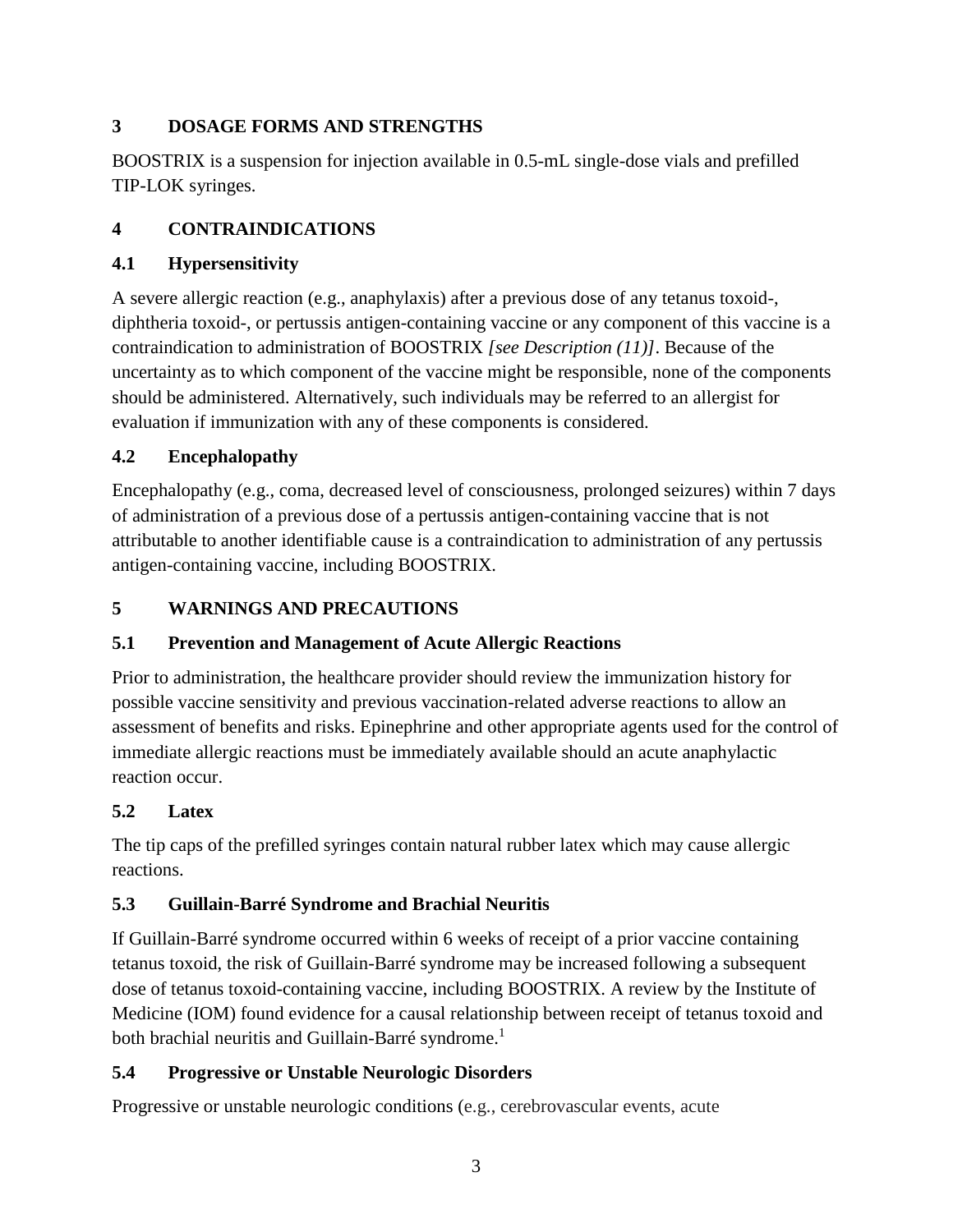encephalopathic conditions) are reasons to defer vaccination with a pertussis-containing vaccine, including BOOSTRIX. It is not known whether administration of BOOSTRIX to persons with an unstable or progressive neurologic disorder might hasten manifestations of the disorder or affect the prognosis. Administration of BOOSTRIX to persons with an unstable or progressive neurologic disorder may result in diagnostic confusion between manifestations of the underlying illness and possible adverse effects of vaccination.

# <span id="page-3-0"></span>**5.5 Arthus-Type Hypersensitivity**

Persons who experienced an Arthus-type hypersensitivity reaction following a prior dose of a tetanus toxoid-containing vaccine usually have a high serum tetanus antitoxin level and should not receive BOOSTRIX or other tetanus toxoid-containing vaccines unless at least 10 years have elapsed since the last dose of tetanus toxoid-containing vaccine.

## <span id="page-3-1"></span>**5.6 Altered Immunocompetence**

As with any vaccine, if administered to immunosuppressed persons, including individuals receiving immunosuppressive therapy, the expected immune response may not be obtained.

# <span id="page-3-2"></span>**5.7 Syncope**

Syncope (fainting) can occur in association with administration of injectable vaccines, including BOOSTRIX. Syncope can be accompanied by transient neurological signs such as visual disturbance, paresthesia, and tonic-clonic limb movements. Procedures should be in place to avoid falling injury and to restore cerebral perfusion following syncope.

## <span id="page-3-3"></span>**6 ADVERSE REACTIONS**

# <span id="page-3-4"></span>**6.1 Clinical Trials Experience**

Because clinical trials are conducted under widely varying conditions, adverse reaction rates observed in the clinical trials of a vaccine cannot be directly compared with rates in the clinical trials of another vaccine and may not reflect the rates observed in practice.

In clinical studies, 4,949 adolescents (aged 10 to 18 years) and 4,076 adults (aged 19 years and older) were vaccinated with a single dose of BOOSTRIX. Of these adolescents, 1,341 were vaccinated with BOOSTRIX in a coadministration study with meningococcal conjugate vaccine *[see Drug Interactions (7.1), Clinical Studies (14.5)]*. Of these adults, 1,104 were aged 65 years and older *[see Clinical Studies (14.4)]*. A total of 860 adults aged 19 years and older received concomitant vaccination with BOOSTRIX and influenza vaccines in a coadministration study *[see Drug Interactions (7.1), Clinical Studies (14.5)]*. An additional 1,092 adolescents aged 10 to 18 years received a non-U.S. formulation of BOOSTRIX (formulated to contain 0.5 mg aluminum per dose) in non-U.S. clinical studies.

In a randomized, observer-blinded, controlled study in the U.S., 3,080 adolescents aged 10 to 18 years received a single dose of BOOSTRIX and 1,034 received the comparator Td vaccine, manufactured by MassBiologics. There were no substantive differences in demographic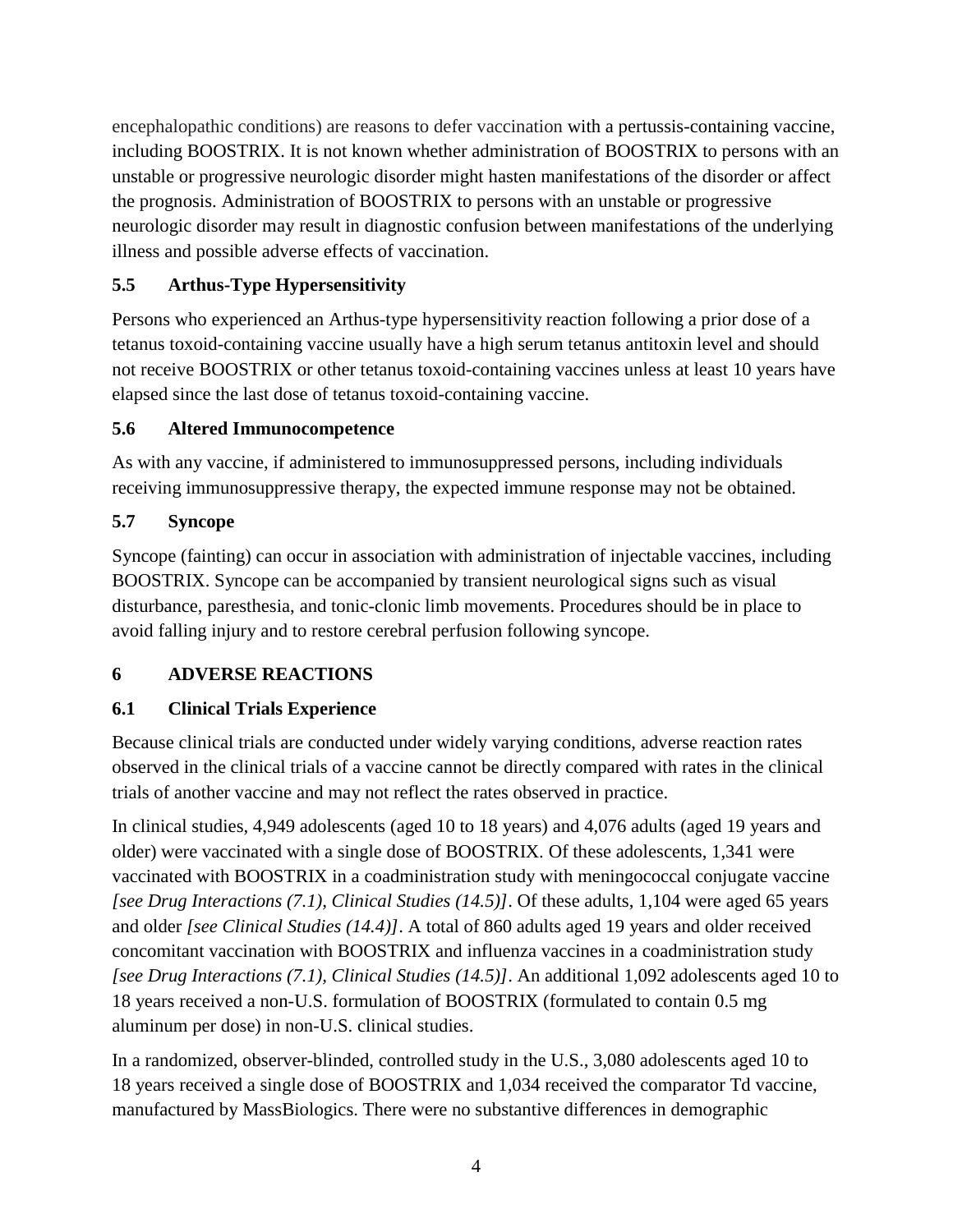characteristics between the vaccine groups. Among recipients of BOOSTRIX and comparator vaccine, approximately 75% were aged 10 to 14 years and approximately 25% were aged 15 to 18 years. Approximately 98% of participants in this study had received the recommended series of 4 or 5 doses of either Diphtheria and Tetanus Toxoids and Pertussis Vaccine Adsorbed (DTwP) or a combination of DTwP and DTaP in childhood. Subjects were monitored for solicited adverse events using standardized diary cards (Days 0-14). Unsolicited adverse events were monitored for the 31-day period following vaccination (Days 0-30). Subjects were also monitored for 6 months post-vaccination for non-routine medical visits, visits to an emergency room, onset of new chronic illness, and serious adverse events. Information regarding late onset adverse events was obtained via a telephone call 6 months following vaccination. At least 97% of subjects completed the 6-month follow-up evaluation.

In a study conducted in Germany, BOOSTRIX was administered to 319 children aged 10 to 12 years previously vaccinated with 5 doses of acellular pertussis antigen-containing vaccines; 193 of these subjects had previously received 5 doses of INFANRIX (Diphtheria and Tetanus Toxoids and Acellular Pertussis Vaccine Adsorbed). Adverse events were recorded on diary cards during the 15 days following vaccination. Unsolicited adverse events that occurred within 31 days of vaccination (Days 0-30) were recorded on the diary card or verbally reported to the investigator. Subjects were monitored for 6 months post-vaccination for physician office visits, emergency room visits, onset of new chronic illness, and serious adverse events. The 6-month follow-up evaluation, conducted via telephone interview, was completed by 90% of subjects.

The U.S. adult (aged 19 to 64 years) study, a randomized, observer-blinded study, evaluated the safety of BOOSTRIX ( $n = 1,522$ ) compared with ADACEL (Tetanus Toxoid, Reduced Diphtheria Toxoid and Acellular Pertussis Vaccine Adsorbed) ( $n = 762$ ), a Tdap vaccine manufactured by Sanofi Pasteur. Vaccines were administered as a single dose. There were no substantive differences in demographic characteristics between the vaccine groups. Subjects were monitored for solicited adverse events using standardized diary cards (Days 0-14). Unsolicited adverse events were monitored for the 31-day period following vaccination (Days 0- 30). Subjects were also monitored for 6 months post-vaccination for serious adverse events, visits to an emergency room, hospitalizations, and onset of new chronic illness. Approximately 95% of subjects completed the 6-month follow-up evaluation.

The U.S. elderly (aged 65 years and older) study, a randomized, observer-blinded study, evaluated the safety of BOOSTRIX ( $n = 887$ ) compared with DECAVAC (Tetanus and Diphtheria Toxoids Adsorbed) ( $n = 445$ ), a U.S.-licensed Td vaccine, manufactured by Sanofi Pasteur. Vaccines were administered as a single dose. Among all vaccine recipients, the mean age was approximately 72 years; 54% were female and 95% were white. Subjects were monitored for solicited adverse events using standardized diary cards (Days 0-3). Unsolicited adverse events were monitored for the 31-day period following vaccination (Days 0-30). Subjects were also monitored for 6 months post-vaccination for serious adverse events. Approximately 99% of subjects completed the 6-month follow-up evaluation.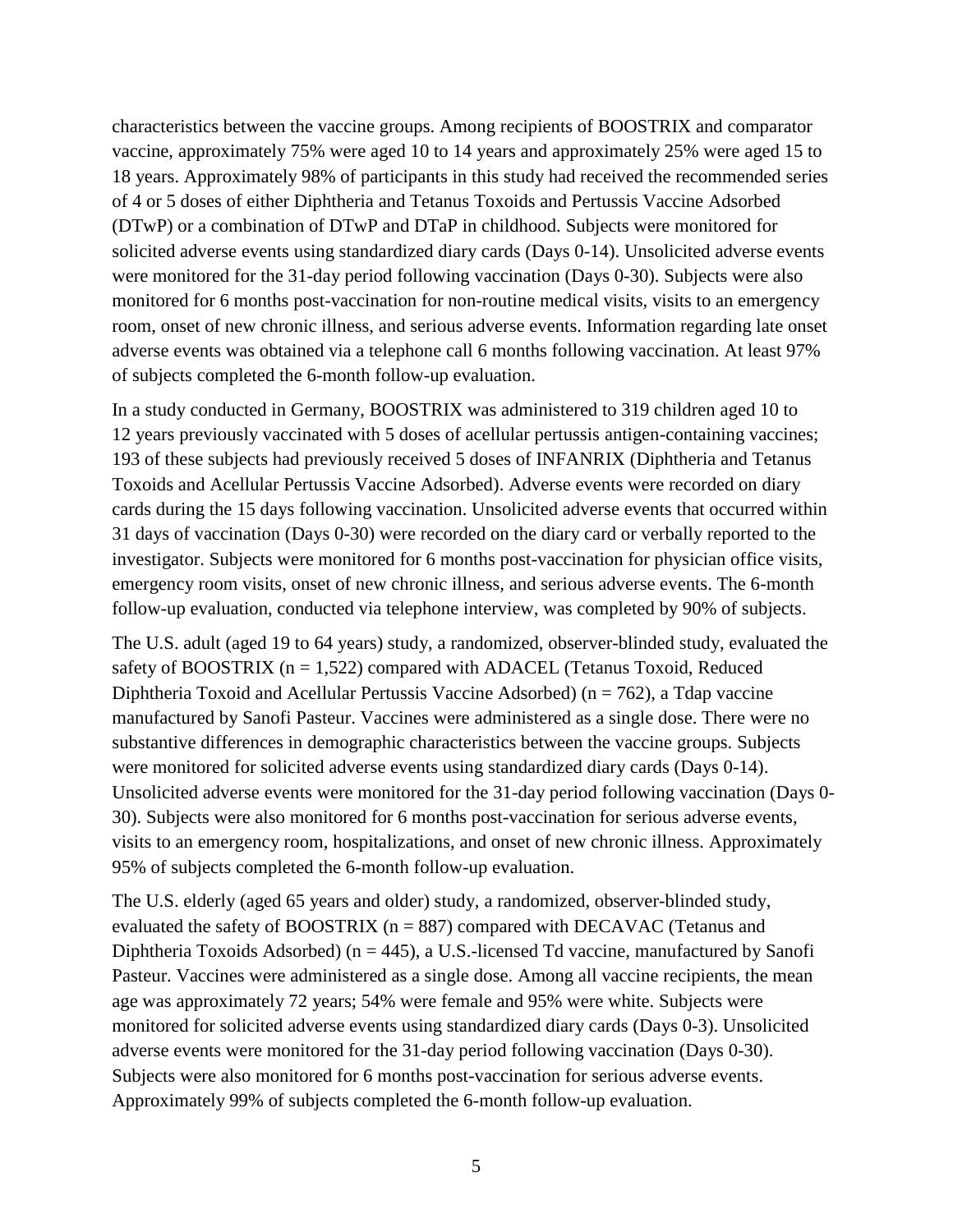Solicited Adverse Events in the U.S. Adolescent Study

Table 1 presents the solicited local adverse reactions and general adverse events within 15 days of vaccination with BOOSTRIX or Td vaccine for the total vaccinated cohort.

The primary safety endpoint was the incidence of Grade 3 pain (spontaneously painful and/or prevented normal activity) at the injection site within 15 days of vaccination. Grade 3 pain was reported in 4.6% of those who received BOOSTRIX compared with 4.0% of those who received the Td vaccine. The difference in rate of Grade 3 pain was within the pre-defined clinical limit for non-inferiority (upper limit of the 95% CI for the difference [BOOSTRIX minus Td]  $\leq 4\%$ ).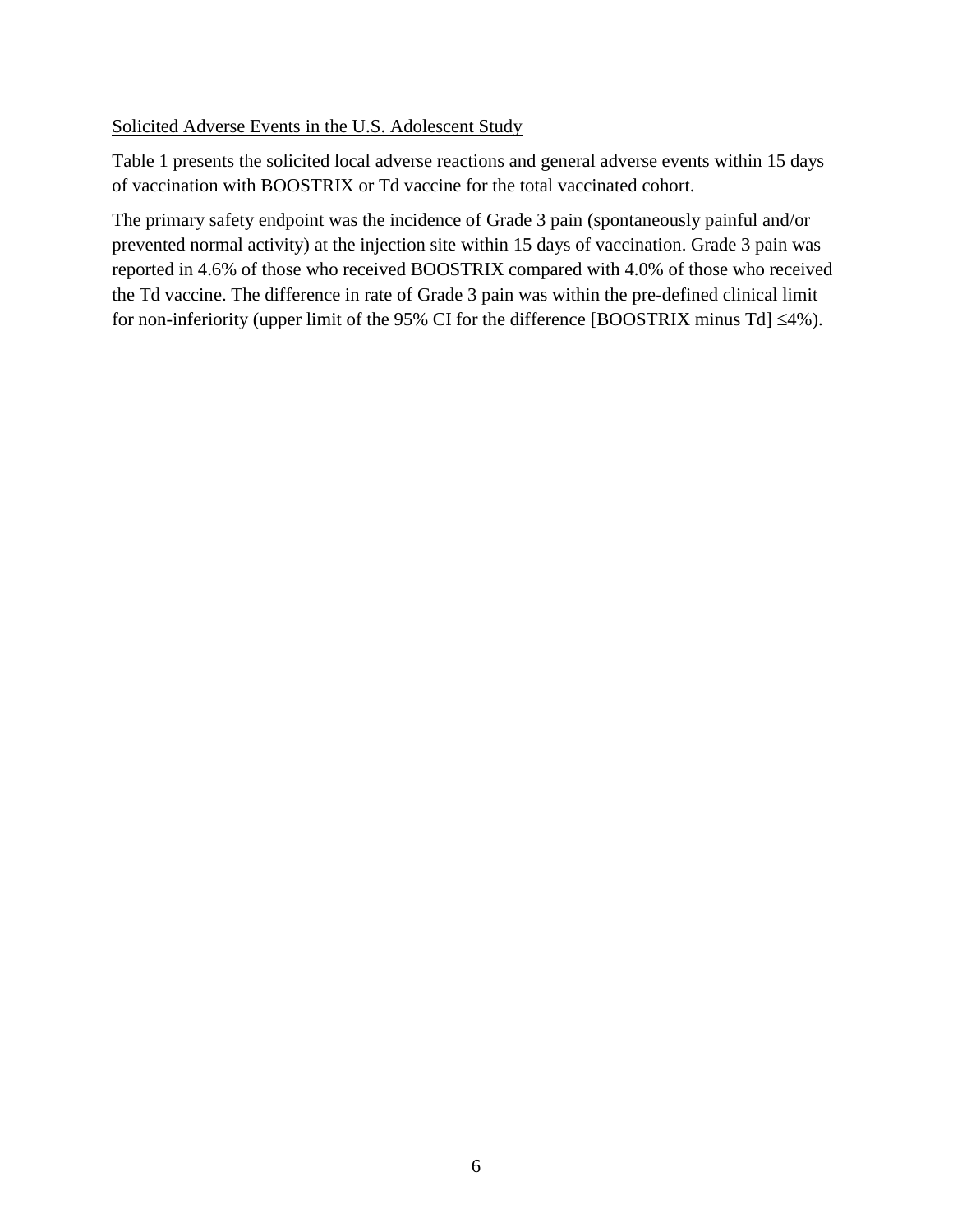|                                                      | <b>BOOSTRIX</b> | Td            |
|------------------------------------------------------|-----------------|---------------|
|                                                      | $(n = 3,032)$   | $(n = 1,013)$ |
| <b>Adverse Reactions/Adverse Events</b>              | $\frac{0}{0}$   | $\frac{0}{0}$ |
| Local                                                |                 |               |
| Pain, any <sup>b</sup>                               | 75.3            | 71.7          |
| Pain, Grade 2 or $3^b$                               | 51.2            | 42.5          |
| Pain, Grade 3 <sup>c</sup>                           | 4.6             | 4.0           |
| Redness, any                                         | 22.5            | 19.8          |
| Redness, >20 mm                                      | 4.1             | 3.9           |
| Redness, $\geq 50$ mm                                | 1.7             | 1.6           |
| Swelling, any                                        | 21.1            | 20.1          |
| Swelling, $>20$ mm                                   | 5.3             | 4.9           |
| Swelling, $\geq 50$ mm                               | 2.5             | 3.2           |
| Arm circumference increase, $>5$ mm <sup>d</sup>     | 28.3            | 29.5          |
| Arm circumference increase, $>20$ mm <sup>d</sup>    | 2.0             | 2.2           |
| Arm circumference increase, $>40$ mm <sup>d</sup>    | 0.5             | 0.3           |
| <b>General</b>                                       |                 |               |
| Headache, any                                        | 43.1            | 41.5          |
| Headache, Grade 2 or $3^b$                           | 15.7            | 12.7          |
| Headache, Grade 3                                    | 3.7             | 2.7           |
| Fatigue, any                                         | 37.0            | 36.7          |
| Fatigue, Grade 2 or 3                                | 14.4            | 12.9          |
| Fatigue, Grade 3                                     | 3.7             | 3.2           |
| Gastrointestinal symptoms, any <sup>e</sup>          | 26.0            | 25.8          |
| Gastrointestinal symptoms, Grade 2 or 3 <sup>e</sup> | 9.8             | 9.7           |
| Gastrointestinal symptoms, Grade 3 <sup>e</sup>      | 3.0             | 3.2           |
| Fever, $\geq$ 99.5°F (37.5°C) <sup>f</sup>           | 13.5            | 13.1          |
| Fever, >100.4°F $(38.0^{\circ}C)^{f}$                | 5.0             | 4.7           |
| Fever, >102.2°F (39.0°C) <sup>f</sup>                | 1.4             | 1.0           |

**Table 1. Rates of Solicited Local Adverse Reactions or General Adverse Events within the 15- Day<sup>a</sup> Post-Vaccination Period in Adolescents Aged 10 to 18 Years (Total Vaccinated Cohort)**

Td = Tetanus and Diphtheria Toxoids Adsorbed manufactured by MassBiologics.

 $n =$  Number of subjects in the total vaccinated cohort with local/general symptoms sheets completed.

Grade  $2 =$  Local: painful when limb moved; General: interfered with normal activity.

Grade 3 = Local: spontaneously painful and/or prevented normal activity; General: prevented normal activity.

<sup>a</sup> Day of vaccination and the next 14 days.

<sup>b</sup> Statistically significantly higher ( $P < 0.05$ ) following BOOSTRIX as compared with Td vaccine.

<sup>c</sup> Grade 3 injection site pain following BOOSTRIX was not inferior to Td vaccine (upper limit of 2 sided 95% CI for the difference [BOOSTRIX minus Td] in the percentage of subjects  $\leq 4\%$ ).

<sup>d</sup> Mid-upper region of the vaccinated arm.

<sup>e</sup> Gastrointestinal symptoms included nausea, vomiting, diarrhea, and/or abdominal pain.

<sup>f</sup> Oral temperatures or axillary temperatures.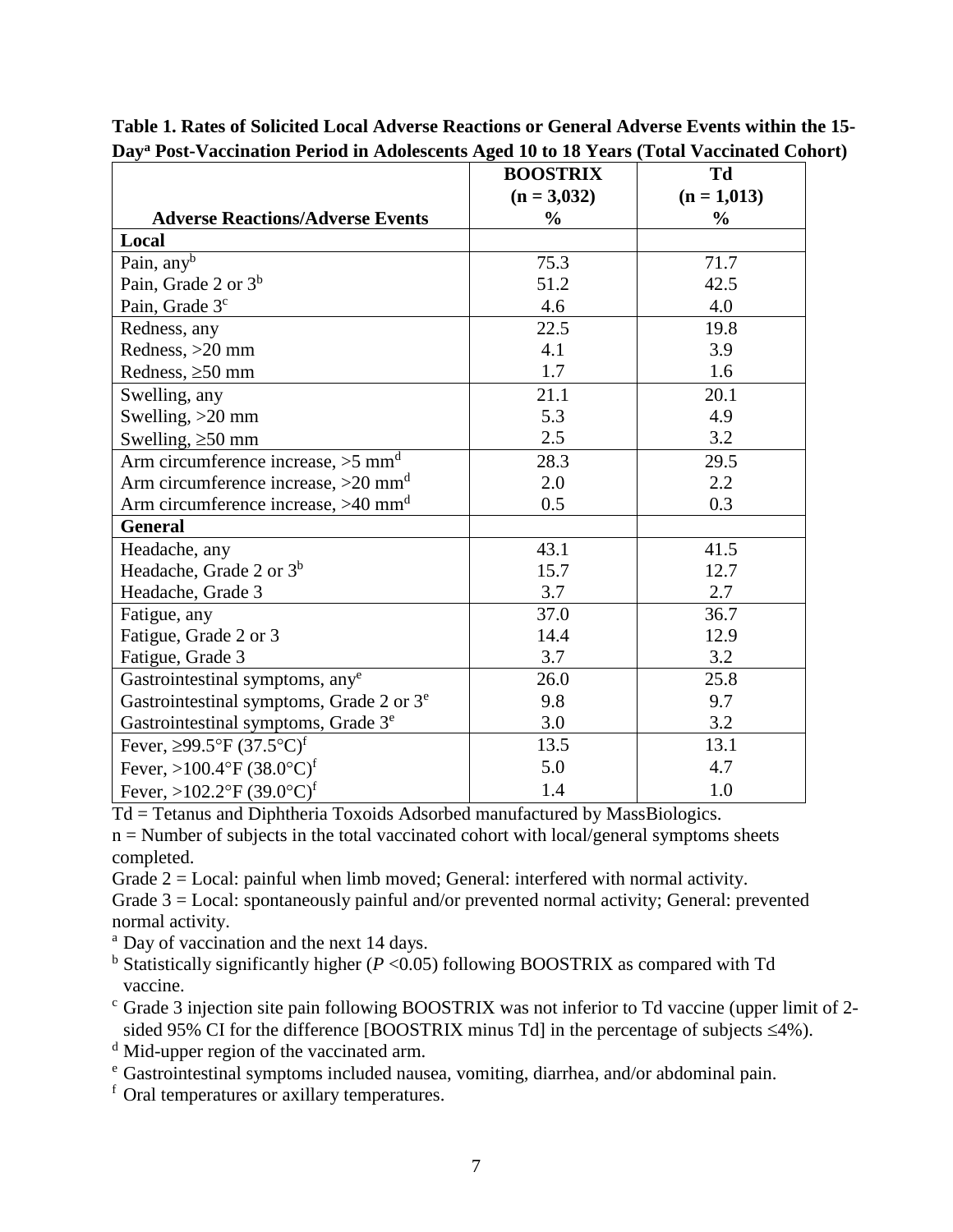Unsolicited Adverse Events in the U.S. Adolescent Study

The incidence of unsolicited adverse events reported in the 31 days after vaccination was comparable between the 2 groups (25.4% and 24.5% for BOOSTRIX and Td vaccine, respectively).

Solicited Adverse Events in the German Adolescent Study

Table 2 presents the rates of solicited local adverse reactions and fever within 15 days of vaccination for those subjects who had previously been vaccinated with 5 doses of INFANRIX. No cases of whole arm swelling were reported. Two individuals (2/193) reported large injection site swelling (range: 110 to 200 mm diameter), in 1 case associated with Grade 3 pain. Neither individual sought medical attention. These episodes were reported to resolve without sequelae within 5 days.

**Table 2. Rates of Solicited Local Adverse Reactions and Fever Reported within the 15-Day<sup>a</sup> Post-Vaccination Period following Administration of BOOSTRIX in Adolescents Aged 10 to 12 Years Who Had Previously Received 5 Doses of INFANRIX**

|                                         | <b>BOOSTRIX</b><br>$(n = 193)$ |  |
|-----------------------------------------|--------------------------------|--|
| <b>Adverse Reactions and Fever</b>      | $\%$                           |  |
| Pain, any                               | 62.2                           |  |
| Pain, Grade 2 or 3                      | 33.2                           |  |
| Pain, Grade 3                           | 5.7                            |  |
| Redness, any                            | 47.7                           |  |
| Redness, $>20$ mm                       | 15.0                           |  |
| Redness, $\geq 50$ mm                   | 10.9                           |  |
| Swelling, any                           | 38.9                           |  |
| Swelling, $>20$ mm                      | 17.6                           |  |
| Swelling, $\geq 50$ mm                  | 14.0                           |  |
| Fever, ≥99.5°F $(37.5$ °C) <sup>b</sup> | 8.8                            |  |
| Fever, >100.4°F $(38.0^{\circ}C)^{b}$   | 4.1                            |  |
| Fever, >102.2°F (39.0°C) <sup>b</sup>   | 1.0                            |  |

INFANRIX = Diphtheria and Tetanus Toxoids and Acellular Pertussis Vaccine Adsorbed manufactured by GlaxoSmithKline Biologics.

n = Number of subjects with local/general symptoms sheets completed.

Grade  $2 =$  Painful when limb moved.

Grade 3 = Spontaneously painful and/or prevented normal activity.

<sup>a</sup> Day of vaccination and the next 14 days.

**b** Oral temperatures or axillary temperatures.

Solicited Adverse Events in the U.S. Adult (Aged 19 to 64 Years) Study

Table 3 presents solicited local adverse reactions and general adverse events within 15 days of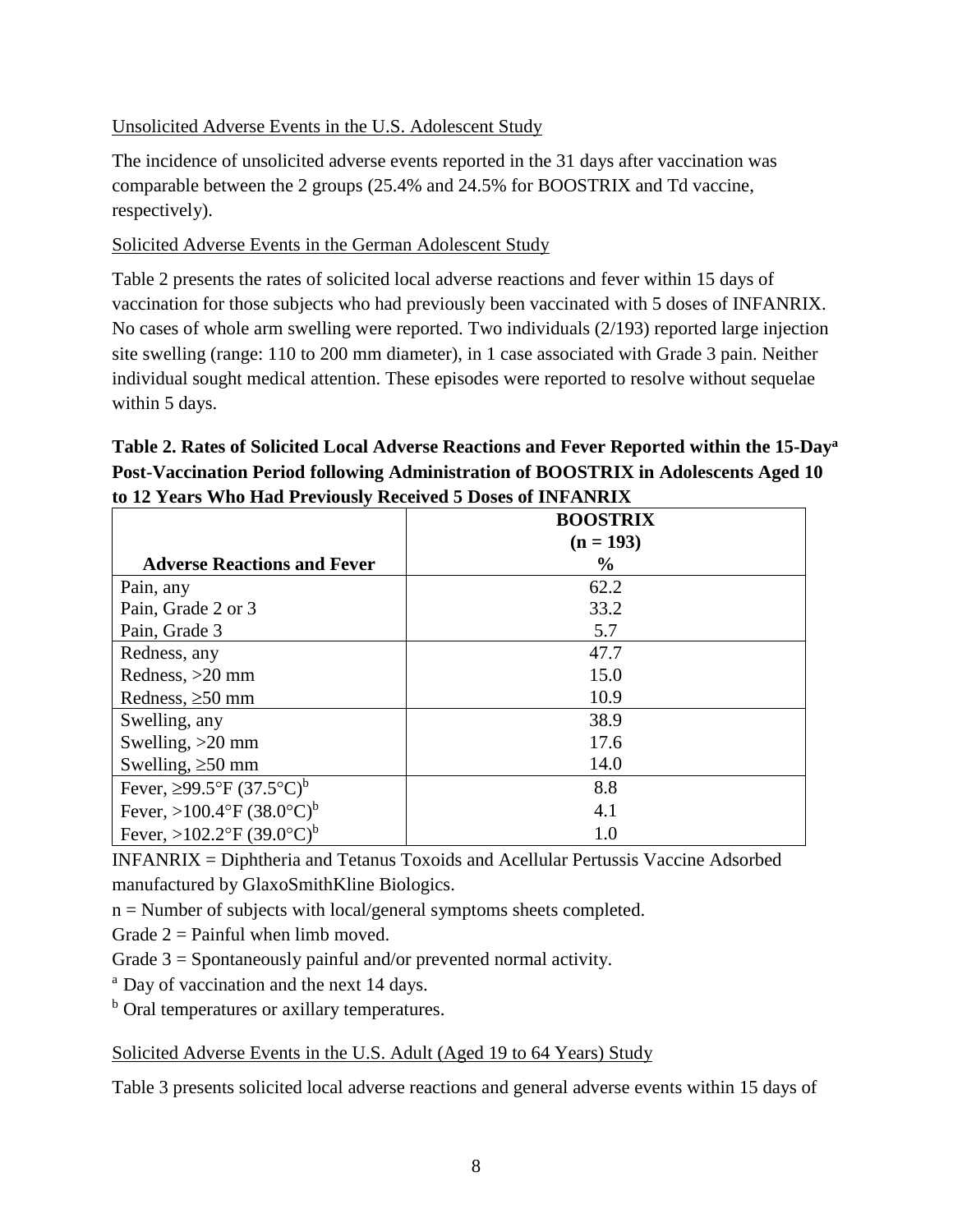vaccination with BOOSTRIX or the comparator Tdap vaccine for the total vaccinated cohort.

|                                                 | <b>BOOSTRIX</b> | <b>Tdap</b>   |
|-------------------------------------------------|-----------------|---------------|
|                                                 | $(n = 1,480)$   | $(n = 741)$   |
| <b>Adverse Reactions/Adverse Events</b>         | $\frac{0}{0}$   | $\frac{6}{9}$ |
| Local                                           |                 |               |
| Pain, any                                       | 61.0            | 69.2          |
| Pain, Grade 2 or 3                              | 35.1            | 44.4          |
| Pain, Grade 3                                   | 1.6             | 2.3           |
| Redness, any                                    | 21.1            | 27.1          |
| Redness, >20 mm                                 | 4.0             | 6.2           |
| Redness, $\geq 50$ mm                           | 1.6             | 2.3           |
| Swelling, any                                   | 17.6            | 25.6          |
| Swelling, $>20$ mm                              | 3.9             | 6.3           |
| Swelling, $\geq 50$ mm                          | 1.4             | 2.8           |
| <b>General</b>                                  |                 |               |
| Headache, any                                   | 30.1            | 31.0          |
| Headache, Grade 2 or 3                          | 11.1            | 10.5          |
| Headache, Grade 3                               | 2.2             | 1.5           |
| Fatigue, any                                    | 28.1            | 28.9          |
| Fatigue, Grade 2 or 3                           | 9.1             | 9.4           |
| Fatigue, Grade 3                                | 2.5             | 1.2           |
| Gastrointestinal symptoms, any <sup>b</sup>     | 15.9            | 17.5          |
| Gastrointestinal symptoms, Grade 2 or $3b$      | 4.3             | 5.7           |
| Gastrointestinal symptoms, Grade 3 <sup>b</sup> | 1.2             | 1.3           |
| Fever, $\geq$ 99.5°F (37.5°C) <sup>c</sup>      | 5.5             | 8.0           |
| Fever, >100.4°F $(38.0$ °C) <sup>c</sup>        | 1.0             | 1.5           |
| Fever, >102.2°F $(39.0^{\circ}C)^{c}$           | 0.1             | 0.4           |

**Table 3. Rates of Solicited Local Adverse Reactions or General Adverse Events within the 15-Day<sup>a</sup> Post-Vaccination Period in Adults Aged 19 to 64 Years (Total Vaccinated Cohort)**

Tdap = Tetanus Toxoid, Reduced Diphtheria Toxoid and Acellular Pertussis Vaccine Adsorbed, a Tdap vaccine manufactured by Sanofi Pasteur.

n = Number of subjects in the total vaccinated cohort with local/general symptoms sheets completed.

Grade 2 = Local: painful when limb moved; General: interfered with normal activity.

Grade 3 = Local/General: prevented normal activity.

<sup>a</sup> Day of vaccination and the next 14 days.

<sup>b</sup> Gastrointestinal symptoms included nausea, vomiting, diarrhea, and/or abdominal pain.

<sup>c</sup> Oral temperatures.

## Unsolicited Adverse Events in the U.S. Adult (Aged 19 to 64 Years) Study

The incidence of unsolicited adverse events reported in the 31 days after vaccination was comparable between the 2 groups (17.8% and 22.2% for BOOSTRIX and Tdap vaccine,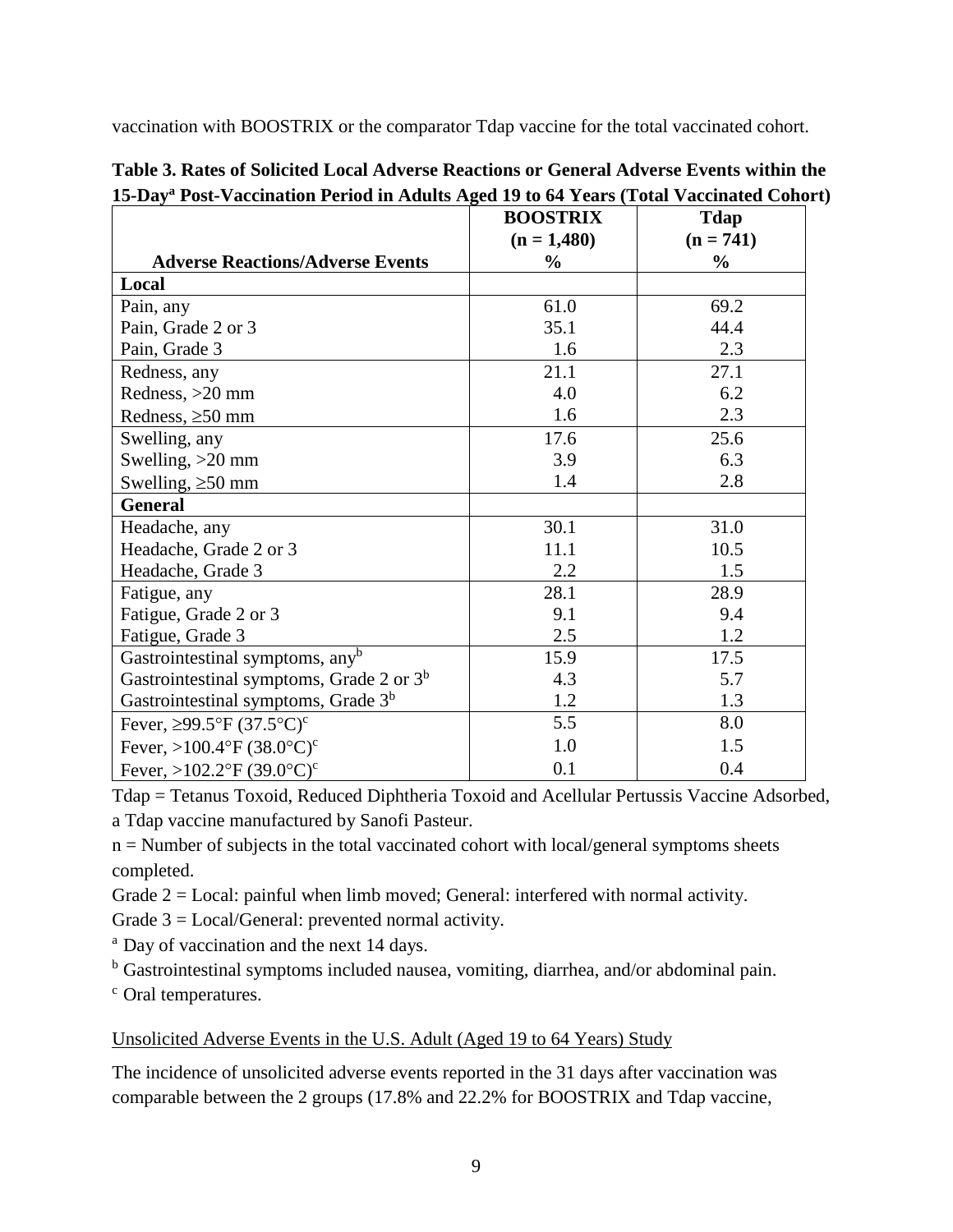respectively).

Solicited Adverse Events in the U.S. Elderly (Aged 65 Years and Older) Study

Table 4 presents solicited local adverse reactions and general adverse events within 4 days of vaccination with BOOSTRIX or the comparator Td vaccine for the total vaccinated cohort.

|                                                 | <b>BOOSTRIX</b> | Td            |
|-------------------------------------------------|-----------------|---------------|
| <b>Adverse Reactions/Adverse Events</b>         | $\frac{0}{0}$   | $\frac{0}{0}$ |
| Local                                           | $(n = 882)$     | $(n = 444)$   |
| Pain, any                                       | 21.5            | 27.7          |
| Pain, Grade 2 or 3                              | 7.5             | 10.1          |
| Pain, Grade 3                                   | 0.2             | 0.7           |
| Redness, any                                    | 10.8            | 12.6          |
| Redness, >20 mm                                 | 1.4             | 2.5           |
| Redness, $\geq 50$ mm                           | 0.6             | 0.9           |
| Swelling, any                                   | 7.5             | 11.7          |
| Swelling, $>20$ mm                              | 2.2             | 3.4           |
| Swelling, $\geq 50$ mm                          | 0.7             | 0.7           |
| <b>General</b>                                  | $(n = 882)$     | $(n = 445)$   |
| Fatigue, any                                    | 12.5            | 14.8          |
| Fatigue, Grade 2 or 3                           | 2.5             | 2.9           |
| Fatigue, Grade 3                                | 0.7             | 0.7           |
| Headache, any                                   | 11.5            | 11.7          |
| Headache, Grade 2 or 3                          | 1.9             | 2.2           |
| Headache, Grade 3                               | 0.6             | 0.0           |
| Gastrointestinal symptoms, any <sup>b</sup>     | 7.6             | 9.2           |
| Gastrointestinal symptoms, Grade 2 or $3^b$     | 1.7             | 1.8           |
| Gastrointestinal symptoms, Grade 3 <sup>b</sup> | 0.3             | 0.4           |
| Fever, $\geq$ 99.5°F (37.5°C) <sup>c</sup>      | 2.0             | 2.5           |
| Fever, >100.4°F $(38.0^{\circ}C)^{c}$           | 0.2             | 0.2           |
| Fever, >102.2°F $(39.0^{\circ}C)^{c}$           | 0.0             | 0.0           |

**Table 4. Rates of Solicited Local Adverse Reactions or General Adverse Events within 4 Days<sup>a</sup> of Vaccination in the Elderly Aged 65 Years and Older (Total Vaccinated Cohort)**

Td = Tetanus and Diphtheria Toxoids Adsorbed, a U.S.-licensed Td vaccine, manufactured by Sanofi Pasteur.

 $n =$  Number of subjects with a documented dose.

Grade  $2 =$  Local: painful when limb moved; General: interfered with normal activity.

Grade 3 = Local/General: prevented normal activity.

<sup>a</sup> Day of vaccination and the next 3 days.

<sup>b</sup> Gastrointestinal symptoms included nausea, vomiting, diarrhea, and/or abdominal pain.

<sup>c</sup> Oral temperatures.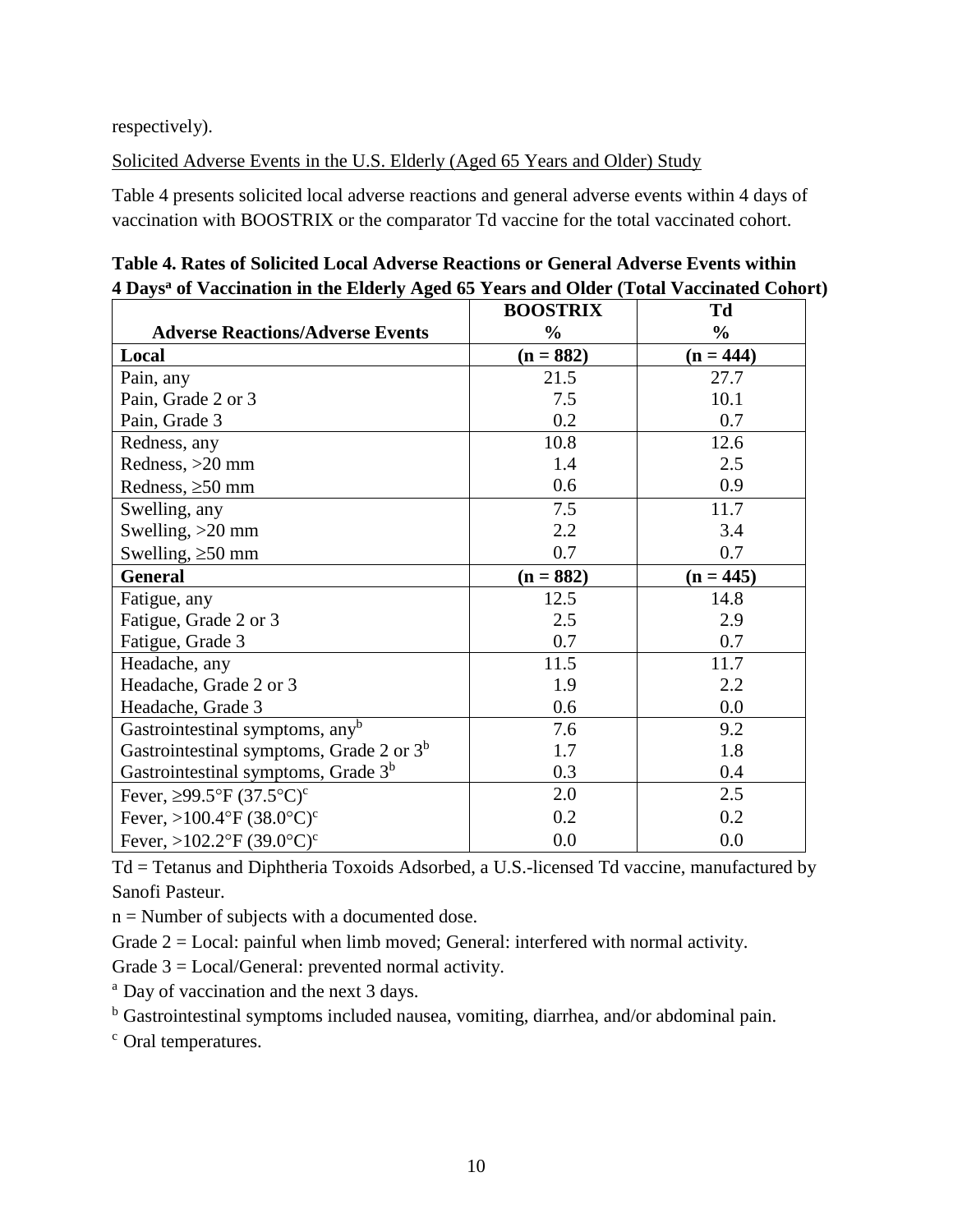#### Unsolicited Adverse Events in the U.S. Elderly (Aged 65 Years and Older) Study

The incidence of unsolicited adverse events reported in the 31 days after vaccination was comparable between the 2 groups (17.1% and 14.4% for BOOSTRIX and Td vaccine, respectively).

#### Serious Adverse Events (SAEs)

In the U.S. and German adolescent safety studies, no serious adverse events were reported to occur within 31 days of vaccination. During the 6-month extended safety evaluation period, no serious adverse events that were of potential autoimmune origin or new onset and chronic in nature were reported to occur. In non-U.S. adolescent studies in which serious adverse events were monitored for up to 37 days, 1 subject was diagnosed with insulin-dependent diabetes 20 days following administration of BOOSTRIX. No other serious adverse events of potential autoimmune origin or that were new onset and chronic in nature were reported to occur in these studies. In the U.S. adult (aged 19 to 64 years) study, serious adverse events were reported to occur during the entire study period (0-6 months) by 1.4% and 1.7% of subjects who received BOOSTRIX and the comparator Tdap vaccine, respectively. During the 6-month extended safety evaluation period, no serious adverse events of a neuroinflammatory nature or with information suggesting an autoimmune etiology were reported in subjects who received BOOSTRIX. In the U.S. elderly (aged 65 years and older) study, serious adverse events were reported to occur by 0.7% and 0.9% of subjects who received BOOSTRIX and the comparator Td vaccine, respectively, during the 31-day period after vaccination. Serious adverse events were reported to occur by 4.2% and 2.2% of subjects who received BOOSTRIX and the comparator Td vaccine, respectively, during the 6-month period after vaccination.

#### Concomitant Vaccination with Meningococcal Conjugate Vaccine in Adolescents

In a randomized study in the U.S., 1,341 adolescents (aged 11 to 18 years) received either BOOSTRIX administered concomitantly with MENACTRA (Meningococcal [Groups A, C, Y, and W-135] Polysaccharide Diphtheria Toxoid Conjugate Vaccine), (Sanofi Pasteur), or each vaccine administered separately 1 month apart *[see Drug Interactions (7.1), Clinical Studies (14.5)]*. Safety was evaluated in 446 subjects who received BOOSTRIX administered concomitantly with meningococcal conjugate vaccine at different injection sites, 446 subjects who received BOOSTRIX followed by meningococcal conjugate vaccine 1 month later, and 449 subjects who received meningococcal conjugate vaccine followed by BOOSTRIX 1 month later. Solicited local adverse reactions and general adverse events were recorded on diary cards for 4 days (Days 0-3) following each vaccination. Unsolicited adverse events were monitored for the 31-day period following each vaccination (Days 0-30). Table 5 presents the percentages of subjects experiencing local reactions at the injection site for BOOSTRIX and solicited general events following BOOSTRIX. The incidence of unsolicited adverse events reported in the 31 days after any vaccination was similar following each dose of BOOSTRIX in all cohorts.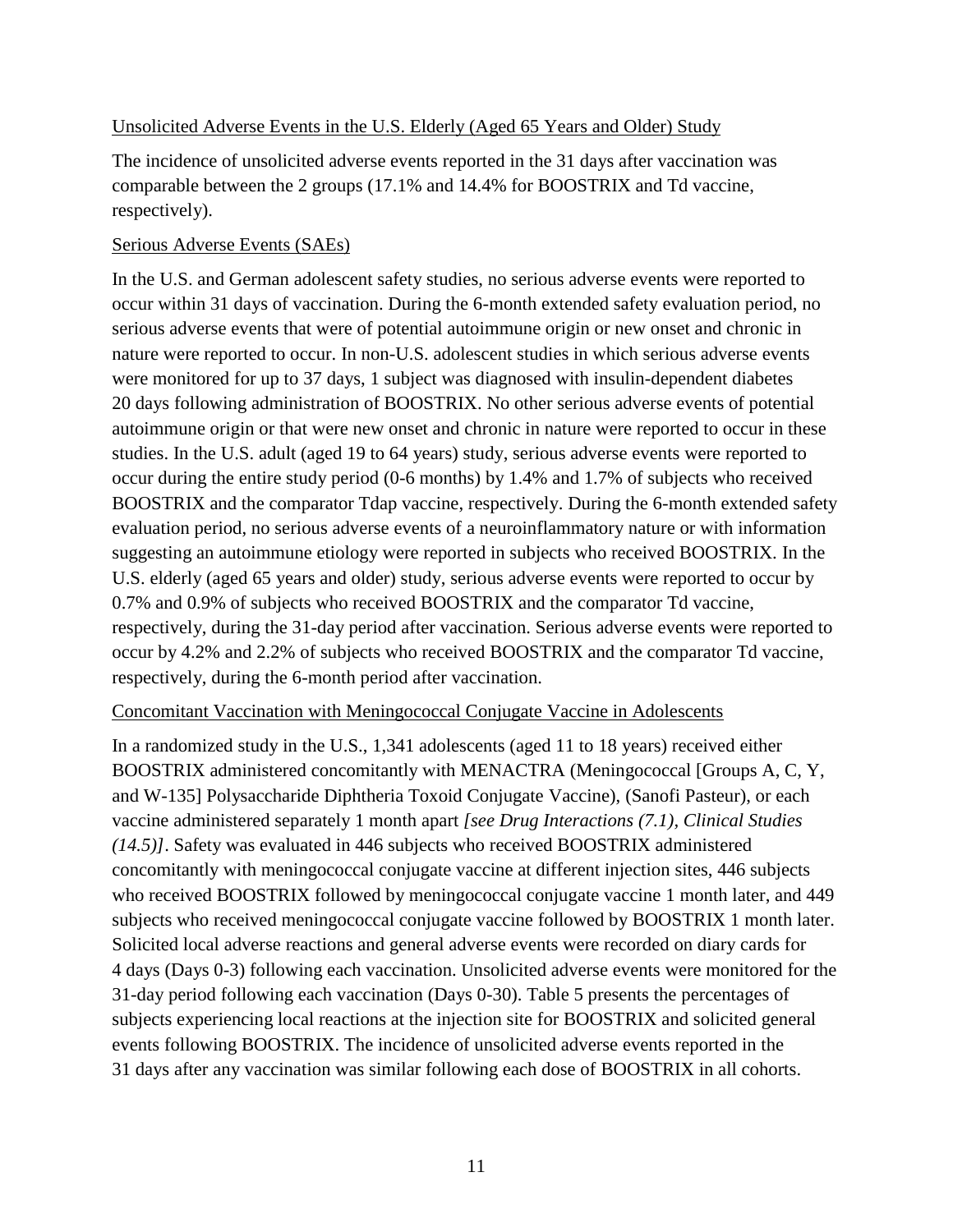**Table 5. Rates of Solicited Local Adverse Reactions or General Adverse Events Reported within the 4-Day Post-Vaccination Period following Administration of BOOSTRIX in** 

| <b>Adverse</b><br><b>Reactions/Adverse</b>     | <b>BOOSTRIX+MCV4<sup>a</sup></b><br>$(n = 441)$ | <b>BOOSTRIX→MCV4<sup>b</sup></b><br>$(n = 432 - 433)$ | MCV4→BOOSTRIX <sup>c</sup><br>$(n = 441)$ |  |
|------------------------------------------------|-------------------------------------------------|-------------------------------------------------------|-------------------------------------------|--|
| <b>Events</b>                                  | $\%$                                            | $\frac{0}{0}$                                         | $\frac{0}{0}$                             |  |
| Local (at injection site for BOOSTRIX)         |                                                 |                                                       |                                           |  |
| Pain, any                                      | 70.1                                            | 70.4                                                  | 47.8                                      |  |
| Redness, any                                   | 22.7                                            | 25.7                                                  | 17.9                                      |  |
| Swelling, any                                  | 17.7                                            | 18.1                                                  | 12.0                                      |  |
| General (following administration of BOOSTRIX) |                                                 |                                                       |                                           |  |
| Fatigue                                        | 34.0                                            | 32.1                                                  | 20.4                                      |  |
| Headache                                       | 34.0                                            | 30.7                                                  | 17.0                                      |  |
| Gastrointestinal                               | 15.2                                            | 14.5                                                  | 7.7                                       |  |
| symptoms <sup>d</sup>                          |                                                 |                                                       |                                           |  |
| Fever, $\geq$ 99.5°F                           | 5.2                                             | 3.5                                                   | 2.3                                       |  |
| $(37.5^{\circ}C)^e$                            |                                                 |                                                       |                                           |  |

**Individuals Aged 11 to 18 Years (Total Vaccinated Cohort)**

MCV4 = MENACTRA (Meningococcal [Groups A, C, Y, and W-135] Polysaccharide Diphtheria Toxoid Conjugate Vaccine), Sanofi Pasteur.

 $n =$  number of subjects in the total vaccinated cohort with local/general symptoms sheets completed.

 $a$  BOOSTRIX+MCV4 = Concomitant vaccination with BOOSTRIX and MENACTRA.

 $b$  BOOSTRIX→MCV4 = BOOSTRIX followed by MCV4 1 month later.

 $c$  MCV4 $\rightarrow$ BOOSTRIX = MCV4 followed by BOOSTRIX 1 month later.

<sup>d</sup> Gastrointestinal symptoms included nausea, vomiting, diarrhea, and/or abdominal pain.

<sup>e</sup> Oral temperatures.

## <span id="page-11-0"></span>**6.2 Postmarketing Experience**

In addition to reports in clinical trials for BOOSTRIX, the following adverse events have been identified in persons aged 10 years and older during postapproval use of BOOSTRIX worldwide. Because these events are reported voluntarily from a population of uncertain size, it is not always possible to reliably estimate their frequency or establish a causal relationship to the vaccine.

Blood and Lymphatic System Disorders

Lymphadenitis, lymphadenopathy.

Immune System Disorders

Allergic reactions, including anaphylactic and anaphylactoid reactions.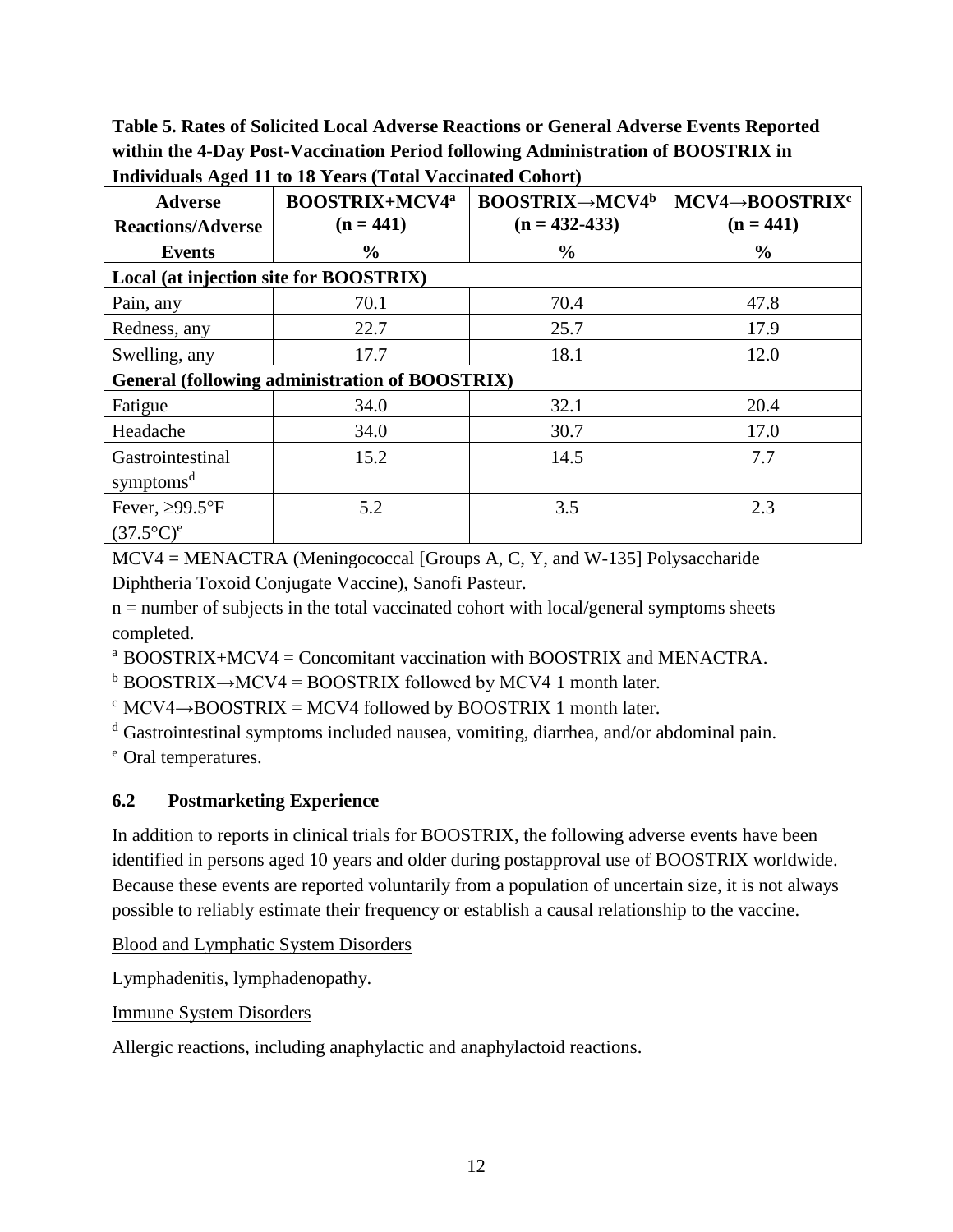#### Cardiac Disorders

Myocarditis.

General Disorders and Administration Site Conditions

Extensive swelling of the injected limb, injection site induration, injection site inflammation, injection site mass, injection site pruritus, injection site nodule, injection site warmth, injection site reaction.

Musculoskeletal and Connective Tissue Disorders

Arthralgia, back pain, myalgia.

Nervous System Disorders

Convulsions (with and without fever), encephalitis, facial palsy, loss of consciousness, paresthesia, syncope.

Skin and Subcutaneous Tissue Disorders

<span id="page-12-0"></span>Angioedema, exanthem, Henoch-Schönlein purpura, rash, urticaria.

# **7 DRUG INTERACTIONS**

#### <span id="page-12-1"></span>**7.1 Concomitant Vaccine Administration**

BOOSTRIX was administered concomitantly with MENACTRA in a clinical study of subjects aged 11 to 18 years *[see Clinical Studies (14.5)]*. Post-vaccination geometric mean antibody concentrations (GMCs) to PRN were lower following BOOSTRIX administered concomitantly with meningococcal conjugate vaccine compared with BOOSTRIX administered first. It is not known if the efficacy of BOOSTRIX is affected by the reduced response to PRN.

BOOSTRIX was administered concomitantly with FLUARIX (Influenza Virus Vaccine) in a clinical study of subjects aged 19 to 64 years *[see Clinical Studies (14.5)]*. Lower GMCs for antibodies to the pertussis antigens filamentous hemagglutinin (FHA) and PRN were observed when BOOSTRIX was administered concomitantly with FLUARIX as compared with BOOSTRIX alone. It is not known if the efficacy of BOOSTRIX is affected by the reduced response to FHA and PRN.

When BOOSTRIX is administered concomitantly with other injectable vaccines or Tetanus Immune Globulin, they should be given with separate syringes and at different injection sites. BOOSTRIX should not be mixed with any other vaccine in the same syringe or vial.

## <span id="page-12-2"></span>**7.2 Immunosuppressive Therapies**

Immunosuppressive therapies, including irradiation, antimetabolites, alkylating agents, cytotoxic drugs, and corticosteroids (used in greater than physiologic doses), may reduce the immune response to BOOSTRIX.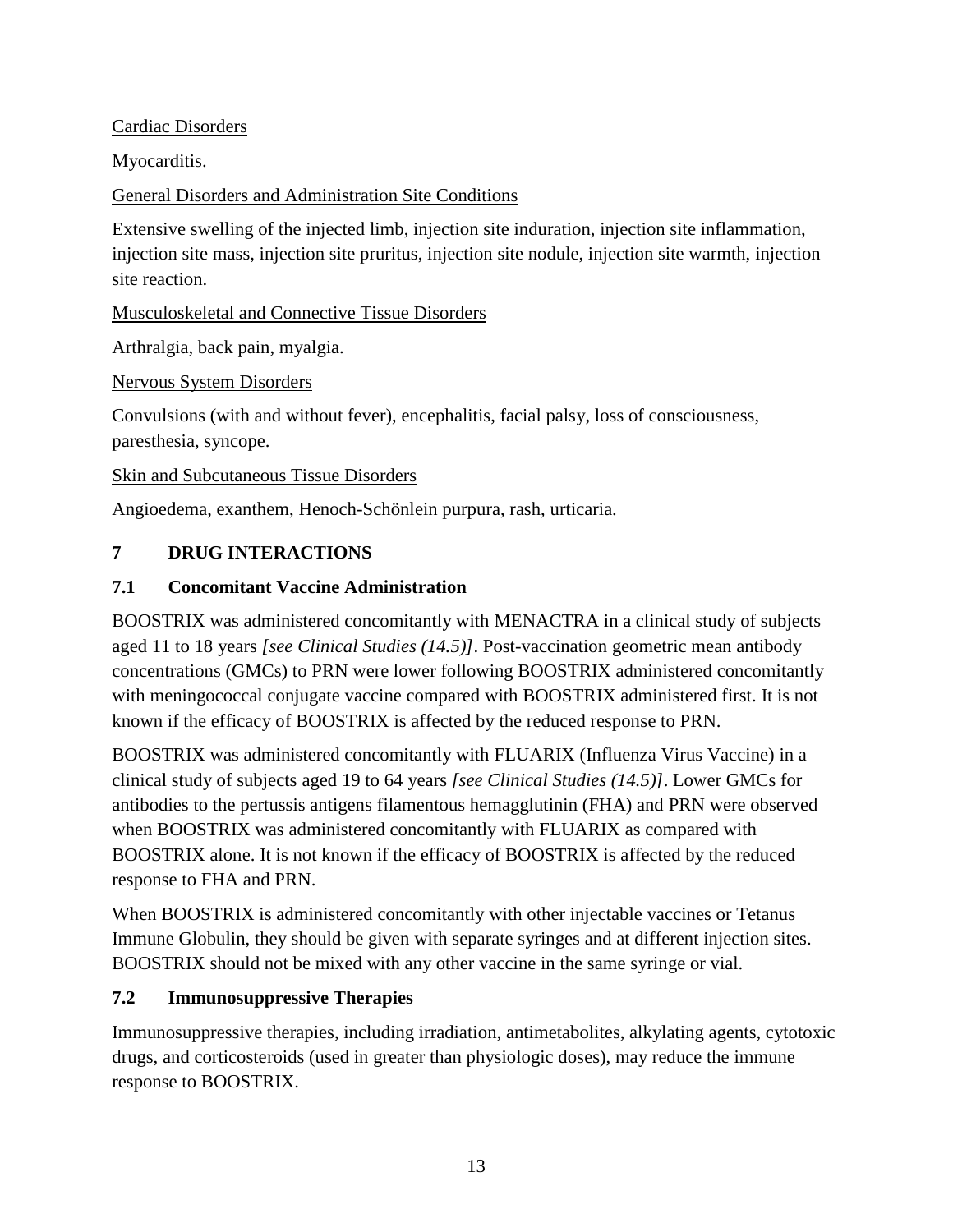#### <span id="page-13-0"></span>**8 USE IN SPECIFIC POPULATIONS**

#### <span id="page-13-1"></span>**8.1 Pregnancy**

#### Pregnancy Exposure Registry

There is a pregnancy exposure registry that monitors pregnancy outcomes in women exposed to BOOSTRIX during pregnancy. Healthcare providers are encouraged to register women by calling 1-888-452-9622.

#### Risk Summary

All pregnancies have a risk of birth defect, loss, or other adverse outcomes. In the U.S. general population, the estimated background risk of major birth defects and miscarriage in clinically recognized pregnancies is 2% to 4% and 15% to 20%, respectively. There are no adequate and well-controlled studies of BOOSTRIX in pregnant women in the U.S.

Available data suggest that the rates of major birth defects and miscarriage in women who received BOOSTRIX within 28 days prior to conception or during pregnancy are consistent with estimated background rates *(see Data)*.

A developmental toxicity study was performed in female rats administered INFANRIX prior to mating and BOOSTRIX during gestation, 0.1 mL at each occasion (a single human dose is 0.5 mL). In a second study, female rats were administered 0.2 mL of BOOSTRIX prior to mating and during the gestation and lactation period. In a third study, female New Zealand White rabbits were given 0.5 mL (full human dose) of BOOSTRIX (non-U.S. formulation) prior to mating and during gestation. These studies revealed no evidence of harm to the fetus due to BOOSTRIX. *(See Data)*

## Data

*Human Data:* An assessment of data from the ongoing U.S. pregnancy registry over approximately 13 years (2005-2018) included 1,388 prospective reports of exposure to BOOSTRIX within 28 days prior to conception or during pregnancy. Of these reports, 240 had known pregnancy outcomes available. After excluding those with exposure in the third trimester  $(n = 186)$  and those with an unknown exposure timing  $(n = 9)$ , there were 45 pregnancies with known outcomes with exposure within 28 days prior to conception through the second trimester. Outcomes among these prospectively followed pregnancies included 3 cases of miscarriage in women exposed in the first trimester and no major birth defects in infants born to women with exposure within 28 days prior to conception or during pregnancy.

An assessment of spontaneous and postmarketing data through August 2018 included 595 prospective reports of exposure to non-U.S. formulations of BOOSTRIX/Tdap or BOOSTRIX-Polio/Tdap-IPV within 28 days prior to conception or during pregnancy. Of these reports, 146 had known pregnancy outcomes available. After excluding elective terminations ( $n = 3$ ), those with exposure in the third trimester ( $n = 56$ ), and those with an unknown exposure timing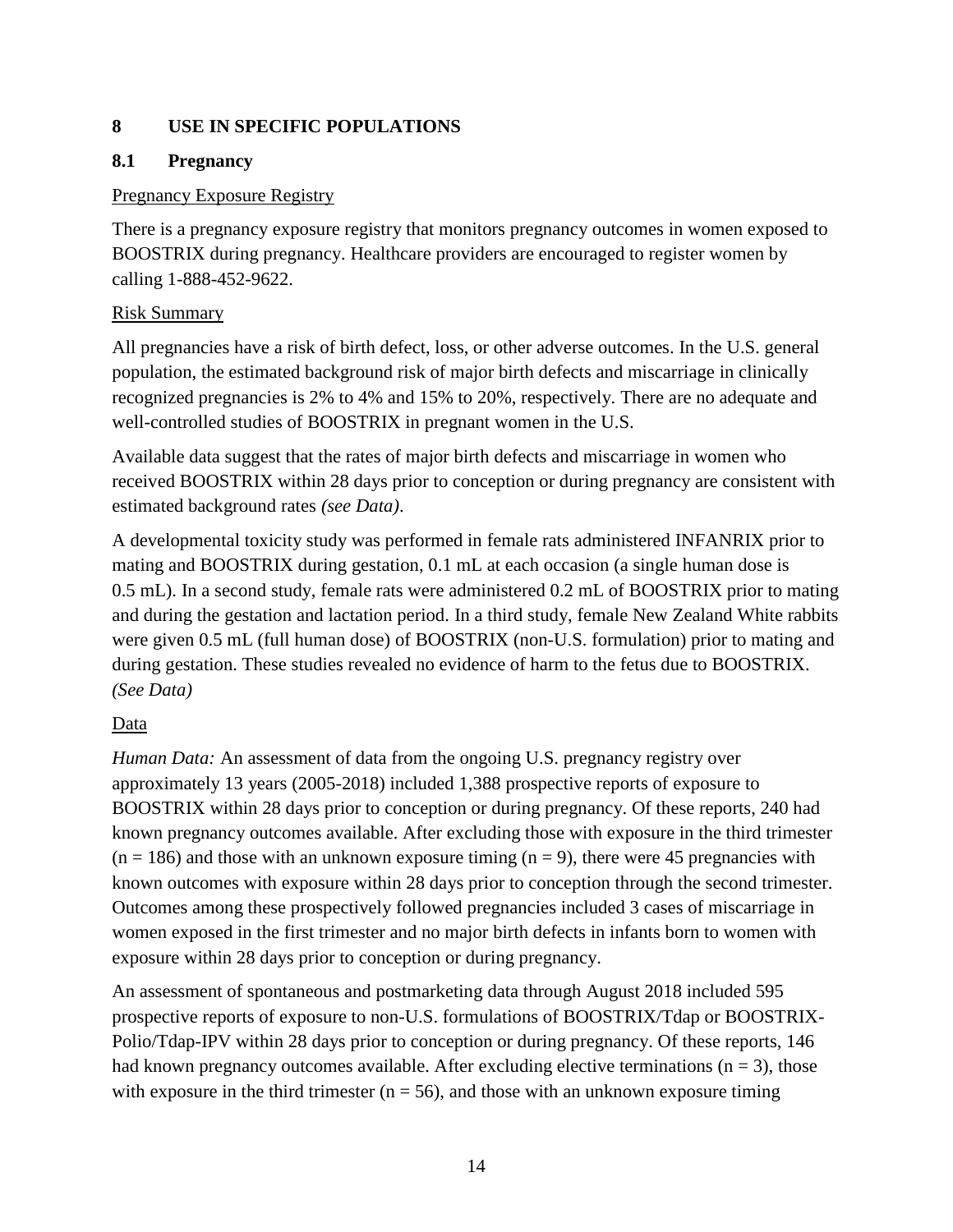$(n = 4)$ , there were 83 pregnancies with known outcomes with exposure during the 28 days prior to conception through the second trimester. Outcomes among these prospectively followed pregnancies included 1 live infant with a major birth defect born to a woman with exposure during the first trimester, 1 stillbirth in a woman exposed in the first trimester, and 4 cases of miscarriage in women exposed in the first trimester.

*Animal Data:* Developmental toxicity studies were performed in female rats and New Zealand White rabbits. In one study, female rats were administered 0.1 mL of INFANRIX (a single human dose is 0.5 mL) by intramuscular injection 30 days prior to mating and 0.1 mL of BOOSTRIX (a single human dose is 0.5 mL) by intramuscular injection on Gestation Days 6, 8, 11, and 15. The antigens in INFANRIX are the same as those in BOOSTRIX, but INFANRIX is formulated with higher quantities of these antigens. In a second study, female rats were administered 0.2 mL of BOOSTRIX by intramuscular injection 28 days and 14 days prior to mating, on Gestation Days 3, 8, 11, and 15, and on Lactation Day 7. In these studies, no adverse effects on embryo-fetal or pre-weaning development up to Postnatal Day 25 were observed; there were no fetal malformations or variations observed. In a third study, female New Zealand White rabbits were administered 0.5 mL (full human dose) of BOOSTRIX (non-U.S. formulation) by intramuscular injection on Premating Days -28 and -14 and on Gestation Days 3, 8, 11, 15, and 24. In this study, no adverse effects on embryo-fetal development related to BOOSTRIX were observed; postnatal development was not evaluated.

#### <span id="page-14-0"></span>**8.2 Lactation**

#### Risk Summary

It is not known whether the vaccine components of BOOSTRIX are excreted in human milk. Data are not available to assess the effect of administration of BOOSTRIX on breastfed infants or on milk production/excretion. The developmental and health benefits of breastfeeding should be considered along with the mother's clinical need for BOOSTRIX and any potential adverse effects on the breastfed child from BOOSTRIX or from the underlying maternal condition. For preventive vaccines, the underlying maternal condition is susceptibility to disease prevented by the vaccine.

## <span id="page-14-1"></span>**8.4 Pediatric Use**

BOOSTRIX is not indicated for use in children aged younger than 10 years. Safety and effectiveness of BOOSTRIX in this age group have not been established.

#### <span id="page-14-2"></span>**8.5 Geriatric Use**

In clinical trials, 1,104 subjects aged 65 years and older received BOOSTRIX; of these subjects, 299 were aged 75 years and older. Adverse events following BOOSTRIX were similar in frequency to those reported with the comparator Td vaccine *[see Adverse Reactions (6.1)]*.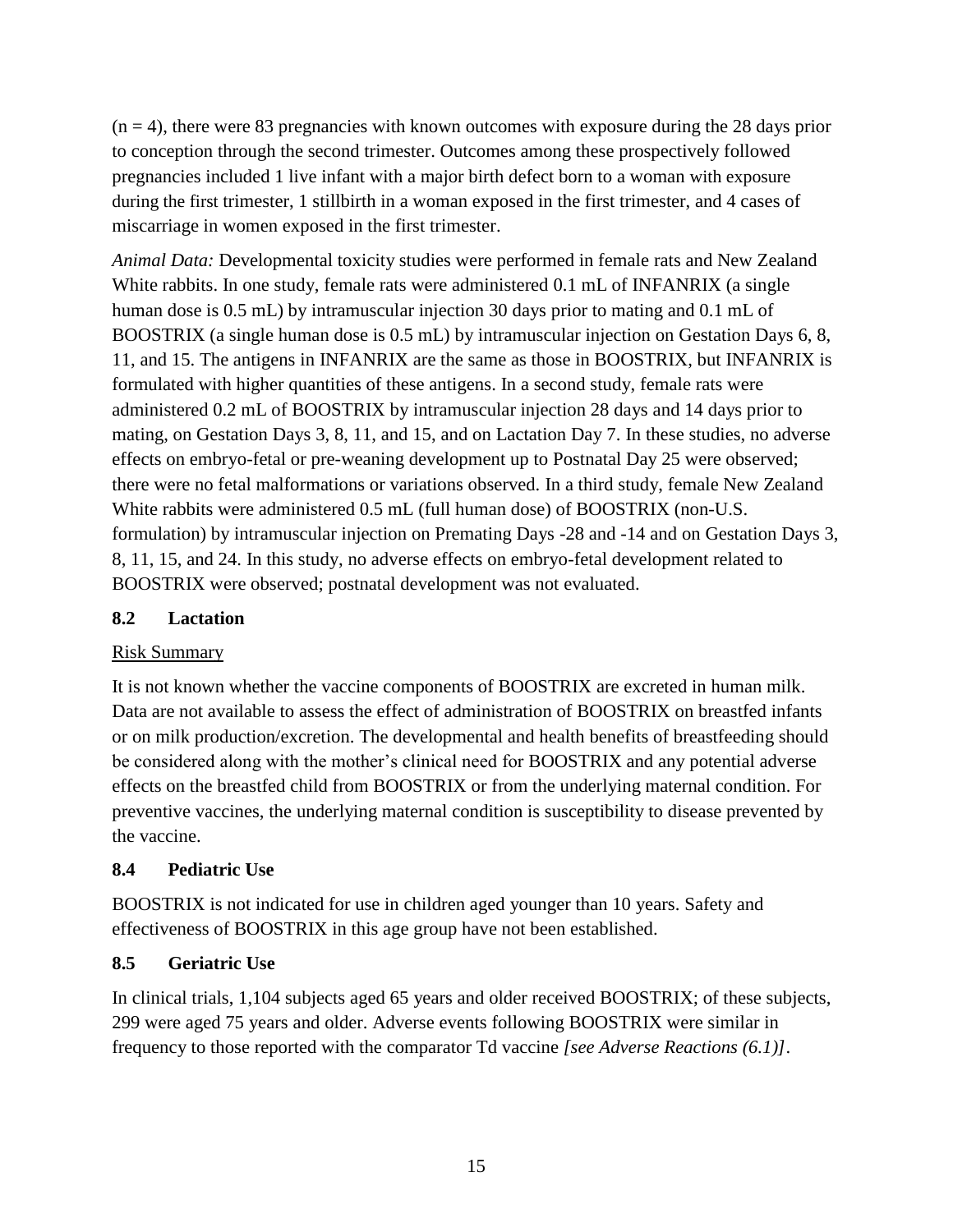#### <span id="page-15-0"></span>**11 DESCRIPTION**

BOOSTRIX (Tetanus Toxoid, Reduced Diphtheria Toxoid and Acellular Pertussis Vaccine, Adsorbed) is a noninfectious, sterile, vaccine for intramuscular administration. It contains tetanus toxoid, diphtheria toxoid, and pertussis antigens (inactivated pertussis toxin [PT] and formaldehyde-treated FHA and PRN). The antigens are the same as those in INFANRIX, but BOOSTRIX is formulated with reduced quantities of these antigens.

Tetanus toxin is produced by growing *Clostridium tetani* in a modified Latham medium derived from bovine casein. The diphtheria toxin is produced by growing *Corynebacterium diphtheriae* in Fenton medium containing a bovine extract. The bovine materials used in these extracts are sourced from countries which the United States Department of Agriculture (USDA) has determined neither have nor are at risk of bovine spongiform encephalopathy (BSE). Both toxins are detoxified with formaldehyde, concentrated by ultrafiltration, and purified by precipitation, dialysis, and sterile filtration.

The acellular pertussis antigens (PT, FHA, and PRN) are isolated from *Bordetella pertussis* culture grown in modified Stainer-Scholte liquid medium. PT and FHA are isolated from the fermentation broth; PRN is extracted from the cells by heat treatment and flocculation. The antigens are purified in successive chromatographic and precipitation steps. PT is detoxified using glutaraldehyde and formaldehyde. FHA and PRN are treated with formaldehyde.

Each antigen is individually adsorbed onto aluminum hydroxide. Each 0.5-mL dose is formulated to contain 5 Lf of tetanus toxoid, 2.5 Lf of diphtheria toxoid, 8 mcg of inactivated PT, 8 mcg of FHA, and 2.5 mcg of PRN (69 kiloDalton outer membrane protein).

Tetanus and diphtheria toxoid potency is determined by measuring the amount of neutralizing antitoxin in previously immunized guinea pigs. The potency of the acellular pertussis components (inactivated PT and formaldehyde-treated FHA and pertactin) is determined by enzyme-linked immunosorbent assay (ELISA) on sera from previously immunized mice.

Each 0.5-mL dose contains aluminum hydroxide as adjuvant (not more than 0.39 mg aluminum by assay), 4.4 mg of sodium chloride,  $\leq 100$  mcg of residual formaldehyde, and  $\leq 100$  mcg of polysorbate 80 (Tween 80).

BOOSTRIX is available in vials and prefilled syringes. The tip caps of the prefilled syringes contain natural rubber latex; the plungers are not made with natural rubber latex. The vial stoppers are not made with natural rubber latex.

BOOSTRIX is formulated without preservatives.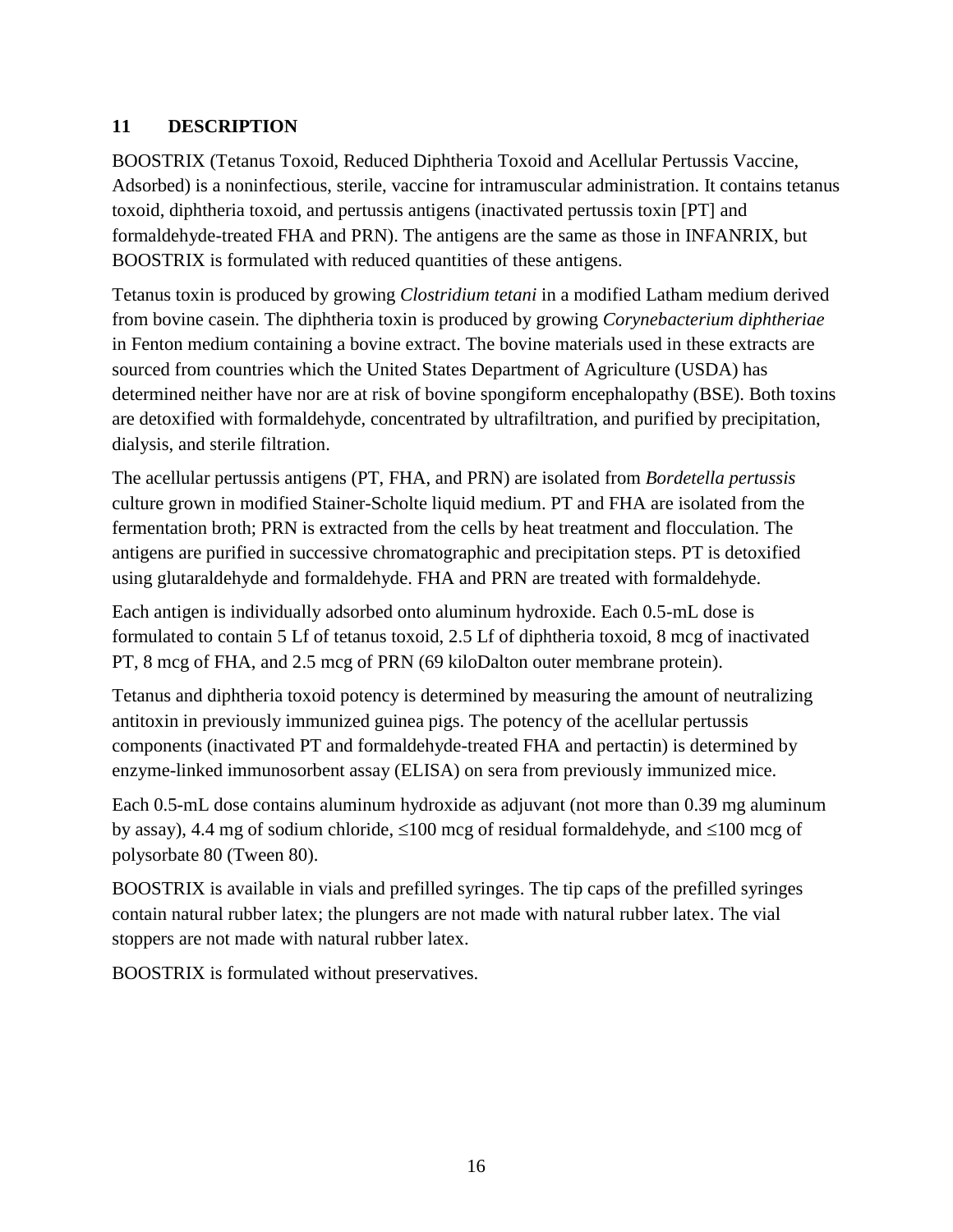# <span id="page-16-0"></span>**12 CLINICAL PHARMACOLOGY**

#### <span id="page-16-1"></span>**12.1 Mechanism of Action**

#### Tetanus

Tetanus is a condition manifested primarily by neuromuscular dysfunction caused by a potent exotoxin released by *Clostridium tetani (C. tetani)*. Protection against disease is due to the development of neutralizing antibodies to the tetanus toxin. A serum tetanus antitoxin level of at least 0.01 IU/mL, measured by neutralization assays, is considered the minimum protective level.<sup>2</sup> A level  $\geq$ 0.1 IU/mL by ELISA has been considered as protective.

## **Diphtheria**

Diphtheria is an acute toxin-mediated infectious disease caused by toxigenic strains of *Corynebacterium diphtheriae (C. diphtheriae)*. Protection against disease is due to the development of neutralizing antibodies to the diphtheria toxin. A serum diphtheria antitoxin level of 0.01 IU/mL, measured by neutralization assays, is the lowest level giving some degree of protection; a level of 0.1 IU/mL by ELISA is regarded as protective.<sup>3</sup> Diphtheria antitoxin levels  $\geq$ 1.0 IU/mL by ELISA have been associated with long-term protection.<sup>3</sup>

#### Pertussis

Pertussis (whooping cough) is a disease of the respiratory tract caused by *[Bordetella](https://www.google.com/url?sa=t&rct=j&q=&esrc=s&source=web&cd=2&ved=2ahUKEwj4w_u9zezcAhVnn-AKHYN5DBoQygQwAXoECAUQBg&url=https%3A%2F%2Fwww.cdc.gov%2Fpertussis%2Fclinical%2Fdisease-specifics.html%23bordetella&usg=AOvVaw1QrHkSJWB97ainiDGDmdPx) pertussis*  (*B. pertussis*). The role of the different components produced by *B. pertussis* in either the pathogenesis of, or the immunity to, pertussis is not well understood.

## <span id="page-16-2"></span>**13 NONCLINICAL TOXICOLOGY**

## <span id="page-16-3"></span>**13.1 Carcinogenesis, Mutagenesis, Impairment of Fertility**

BOOSTRIX has not been evaluated for carcinogenic or mutagenic potential, or for impairment of male fertility in animals. Vaccination of female rabbits and rats with BOOSTRIX had no effect on fertility. *[See Use in Specific Populations (8.1).]*

## <span id="page-16-4"></span>**14 CLINICAL STUDIES**

The efficacy of the tetanus and diphtheria toxoid components of BOOSTRIX is based on the immunogenicity of the individual antigens compared with U.S.-licensed vaccines using established serologic correlates of protection. The efficacy of the pertussis components of BOOSTRIX was evaluated by comparison of the immune response of adolescents and adults following a single dose of BOOSTRIX to the immune response of infants following a 3-dose primary series of INFANRIX. In addition, the ability of BOOSTRIX to induce a booster response to each of the antigens was evaluated.

## <span id="page-16-5"></span>**14.1 Efficacy of INFANRIX**

The efficacy of a 3-dose primary series of INFANRIX in infants has been assessed in 2 clinical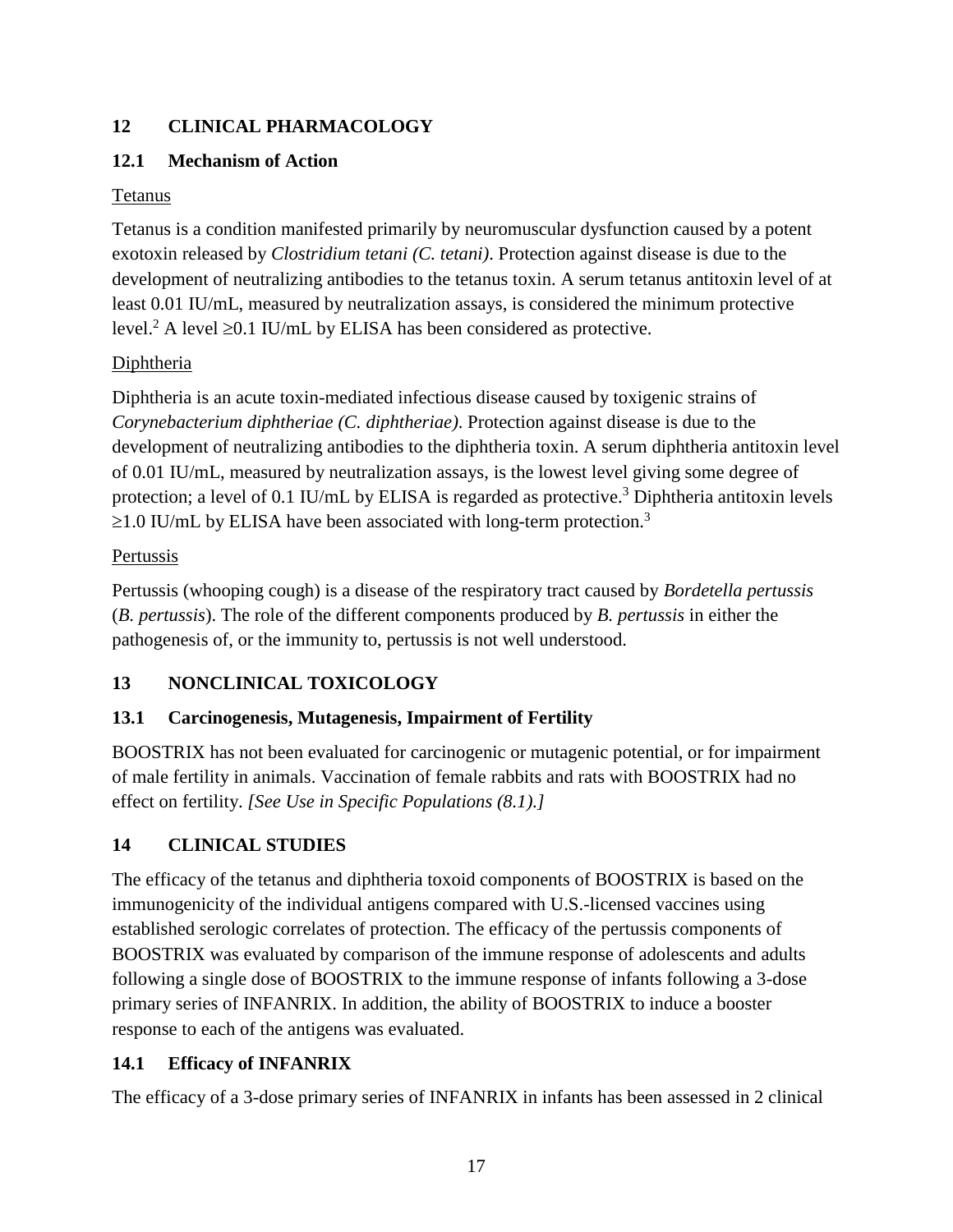studies: A prospective efficacy trial conducted in Germany employing a household contact study design and a double-blind, randomized, active Diphtheria and Tetanus Toxoids (DT)-controlled trial conducted in Italy sponsored by the National Institutes of Health (NIH) (for details see INFANRIX prescribing information). Serological data from a subset of infants immunized with INFANRIX in the household contact study were compared with the sera of adolescents and adults immunized with BOOSTRIX *[see Clinical Studies (14.2, 14.3)]*. In the household contact study, the protective efficacy of INFANRIX in infants against WHO-defined pertussis (21 days or more of paroxysmal cough with infection confirmed by culture and/or serologic testing) was calculated to be 89% (95% CI: 77%, 95%). When the definition of pertussis was expanded to include clinically milder disease, with infection confirmed by culture and/or serologic testing, the efficacy of INFANRIX against  $\geq 7$  days of any cough was 67% (95% CI: 52%, 78%) and against  $\geq$ 7 days of paroxysmal cough was 81% (95% CI: 68%, 89%) (for details see INFANRIX prescribing information).

#### <span id="page-17-0"></span>**14.2 Immunological Evaluation in Adolescents**

In a multicenter, randomized, controlled study conducted in the United States, the immune responses to each of the antigens contained in BOOSTRIX were evaluated in sera obtained approximately 1 month after administration of a single dose of vaccine to adolescent subjects (aged 10 to 18 years). Of the subjects enrolled in this study, approximately 76% were aged 10 to 14 years and 24% were aged 15 to 18 years. Approximately 98% of participants in this study had received the recommended series of 4 or 5 doses of either DTwP or a combination of DTwP and DTaP in childhood. The racial/ethnic demographics were as follows: white 85.8%, black 5.7%, Hispanic 5.6%, Oriental 0.8%, and other 2.1%.

#### Response to Tetanus and Diphtheria Toxoids

The antibody responses to the tetanus and diphtheria toxoids of BOOSTRIX compared with Td vaccine are shown in Table 6. One month after a single dose, anti-tetanus and anti-diphtheria seroprotective rates  $(\geq 0.1 \text{ IU/mL}$  by ELISA) and booster response rates were comparable between BOOSTRIX and the comparator Td vaccine.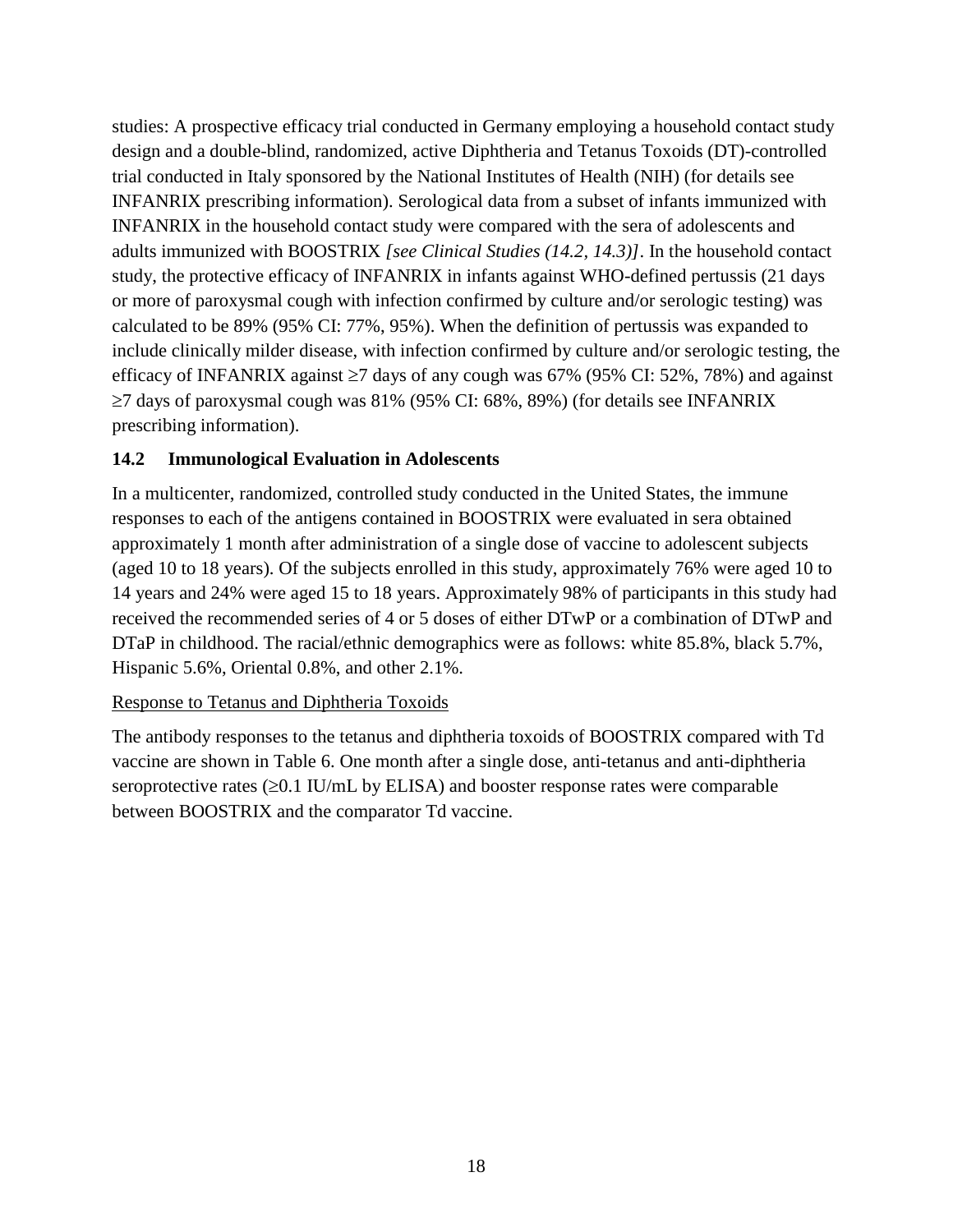# **Table 6. Antibody Responses to Tetanus and Diphtheria Toxoids following BOOSTRIX Compared with Td Vaccine in Adolescents Aged 10 to 18 Years (ATP Cohort for Immunogenicity)**

|                   |             |                                  |                                    | % Booster                      |
|-------------------|-------------|----------------------------------|------------------------------------|--------------------------------|
|                   |             | $\% \geq 0.1$ IU/mL <sup>a</sup> | $\%$ $\geq$ 1.0 IU/mL <sup>a</sup> | <b>Response</b> <sup>b</sup>   |
| <b>Antibodies</b> | $\mathbf n$ | $(95\% \text{ CI})$              | $(95\% \text{ CI})$                | $(95\% \text{ CI})$            |
| Anti-tetanus      |             |                                  |                                    |                                |
| <b>BOOSTRIX</b>   | 2,469-2,516 |                                  |                                    |                                |
| Pre-vaccination   |             | 97.7 (97.1, 98.3)                | 36.8 (34.9, 38.7)                  |                                |
| Post-vaccination  |             | $100 (99.8, 100)^c$              | 99.5 $(99.1, 99.7)^d$              | 89.7 (88.4, 90.8) <sup>c</sup> |
| Td                | 817-834     |                                  |                                    |                                |
| Pre-vaccination   |             | 96.8 (95.4, 97.9)                | 39.9 (36.5, 43.4)                  |                                |
| Post-vaccination  |             | 100 (99.6, 100)                  | 99.8 (99.1, 100)                   | 92.5 (90.5, 94.2)              |
| Anti-diphtheria   |             |                                  |                                    |                                |
| <b>BOOSTRIX</b>   | 2,463-2,515 |                                  |                                    |                                |
| Pre-vaccination   |             | 85.8 (84.3, 87.1)                | 17.1(15.6, 18.6)                   |                                |
| Post-vaccination  |             | 99.9 (99.7, 100) <sup>c</sup>    | $97.3 (96.6, 97.9)^d$              | 90.6 $(89.4, 91.7)^c$          |
| Td                | 814-834     |                                  |                                    |                                |
| Pre-vaccination   |             | 84.8 (82.1, 87.2)                | 19.5 (16.9, 22.4)                  |                                |
| Post-vaccination  |             | 99.9 (99.3, 100)                 | 99.3 (98.4, 99.7)                  | 95.9 (94.4, 97.2)              |

Td = Tetanus and Diphtheria Toxoids, Adsorbed manufactured by MassBiologics.

 $ATP = According-to-protocol; CI = Confidence Interval.$ 

<sup>a</sup> Measured by ELISA.

<sup>b</sup> Booster response: In subjects with pre-vaccination <0.1 IU/mL, post-vaccination concentration  $\geq$ 0.4 IU/mL. In subjects with pre-vaccination concentration  $\geq$ 0.1 IU/mL, an increase of at least 4 times the pre-vaccination concentration.

 $\epsilon$  Seroprotection rate or booster response rate to BOOSTRIX was non-inferior to Td (upper limit of 2-sided 95% CI on the difference for Td minus BOOSTRIX  $\leq$ 10%).

<sup>d</sup> Non-inferiority criteria not prospectively defined for this endpoint.

## Response to Pertussis Antigens

The booster response rates of adolescents to the pertussis antigens are shown in Table 7. For each of the pertussis antigens the lower limit of the 2-sided 95% CI for the percentage of subjects with a booster response exceeded the pre-defined lower limit of 80% for demonstration of an acceptable booster response.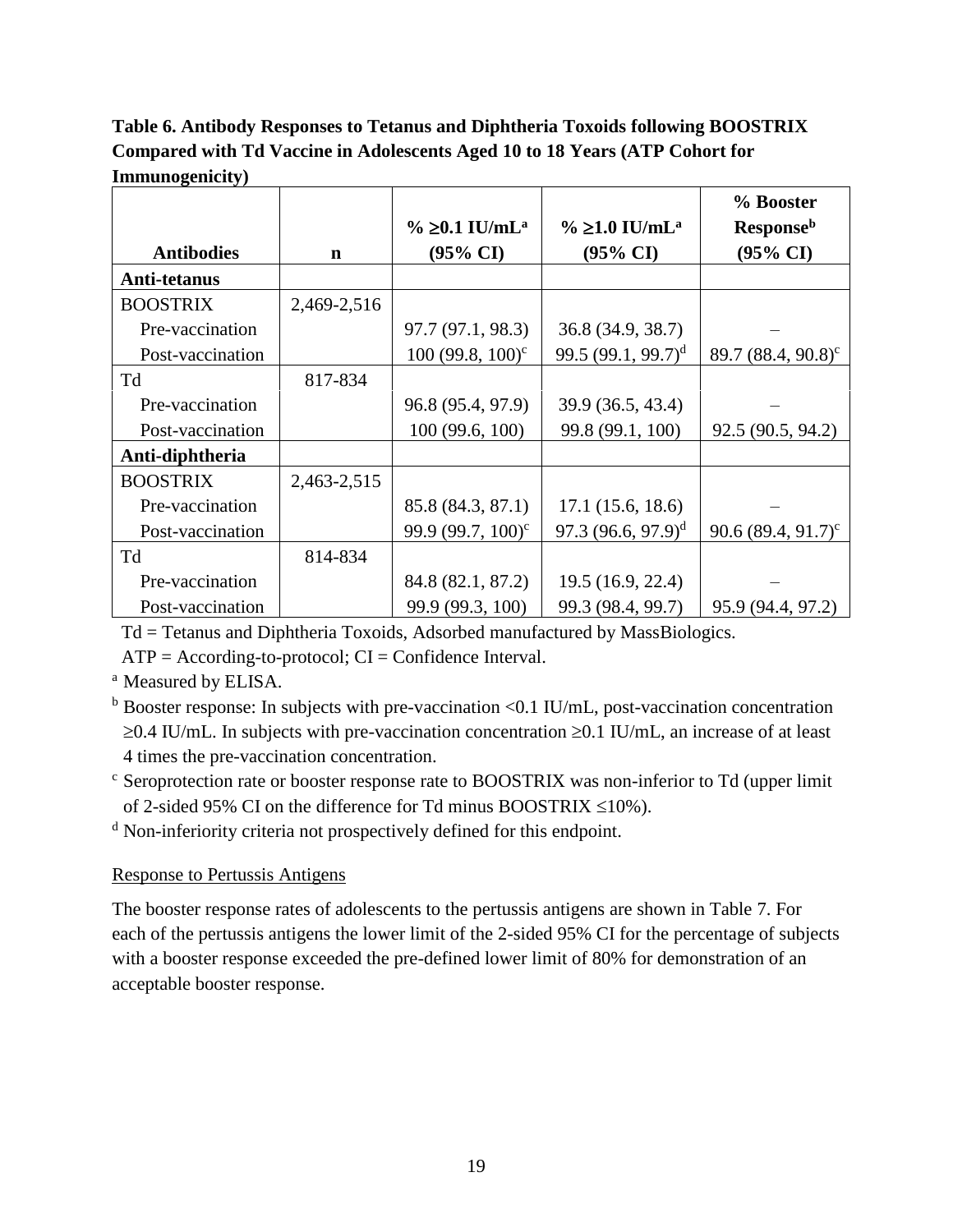| ້                           |       | <b>BOOSTRIX</b>                          |  |
|-----------------------------|-------|------------------------------------------|--|
| <b>Pertussis Antibodies</b> | n     | % Booster Response <sup>a</sup> (95% CI) |  |
| Anti-PT                     | 2,677 | 84.5 (83.0, 85.9)                        |  |
| Anti-FHA                    | 2,744 | 95.1 (94.2, 95.9)                        |  |
| Anti-PRN                    | 2,752 | 95.4 (94.5, 96.1)                        |  |

**Table 7. Booster Responses to the Pertussis Antigens following BOOSTRIX in Adolescents Aged 10 to 18 Years (ATP Cohort for Immunogenicity)**

 $ATP = According-to-protocol$ ;  $CI = Confidence Interval$ ;  $PT = Pertussis toxin$ ;  $FHA =$ Filamentous hemagglutinin; PRN = Pertactin.

<sup>a</sup> Booster response: In initially seronegative subjects ( $\leq$ 5 EL.U./mL), post-vaccination antibody concentrations  $\geq$  20 EL.U./mL. In initially seropositive subjects with pre-vaccination antibody concentrations  $\geq$ 5 EL.U./mL and  $\lt$  20 EL.U./mL, an increase of at least 4 times the prevaccination antibody concentration. In initially seropositive subjects with pre-vaccination antibody concentrations  $\geq$  20 EL.U./mL, an increase of at least 2 times the pre-vaccination antibody concentration.

The GMCs to each of the pertussis antigens 1 month following a single dose of BOOSTRIX in the U.S. adolescent study ( $N = 2,941$  to 2,979) were compared with the GMCs observed in infants following a 3-dose primary series of INFANRIX administered at 3, 4, and 5 months of age ( $N = 631$  to 2,884). Table 8 presents the results for the total immunogenicity cohort in both studies (vaccinated subjects with serology data available for at least 1 pertussis antigen; the majority of subjects in the study of INFANRIX had anti-PT serology data only). These infants were a subset of those who formed the cohort for the German household contact study in which the efficacy of INFANRIX was demonstrated *[see Clinical Studies (14.1)]*. Although a serologic correlate of protection for pertussis has not been established, anti-PT, anti-FHA, and anti-PRN antibody concentrations observed in adolescents 1 month after a single dose of BOOSTRIX were non-inferior to those observed in infants following a primary vaccination series with INFANRIX.

**Table 8. Ratio of GMCs to Pertussis Antigens following 1 Dose of BOOSTRIX in Adolescents Aged 10 to 18 Years Compared with 3 Doses of INFANRIX in Infants (Total Immunogenicity Cohort)**

|                             | <b>GMC Ratio: BOOSTRIX/INFANRIX</b> |  |
|-----------------------------|-------------------------------------|--|
| <b>Pertussis Antibodies</b> | $(95\% \text{ CI})$                 |  |
| Anti-PT                     | $1.90(1.82, 1.99)^{a}$              |  |
| Anti-FHA                    | $7.35(6.85, 7.89)^{a}$              |  |
| Anti-PRN                    | $4.19(3.73, 4.71)^{a}$              |  |

 $GMC = Geometric$  mean antibody concentration, measured in ELISA units;  $CI = Confidence$ Interval;  $PT =$  Pertussis toxin;  $FHA =$  Filamentous hemagglutinin;  $PRN =$  Pertactin. Number of subjects for GMC evaluation for BOOSTRIX: Anti-PT = 2,941, anti-FHA = 2,979,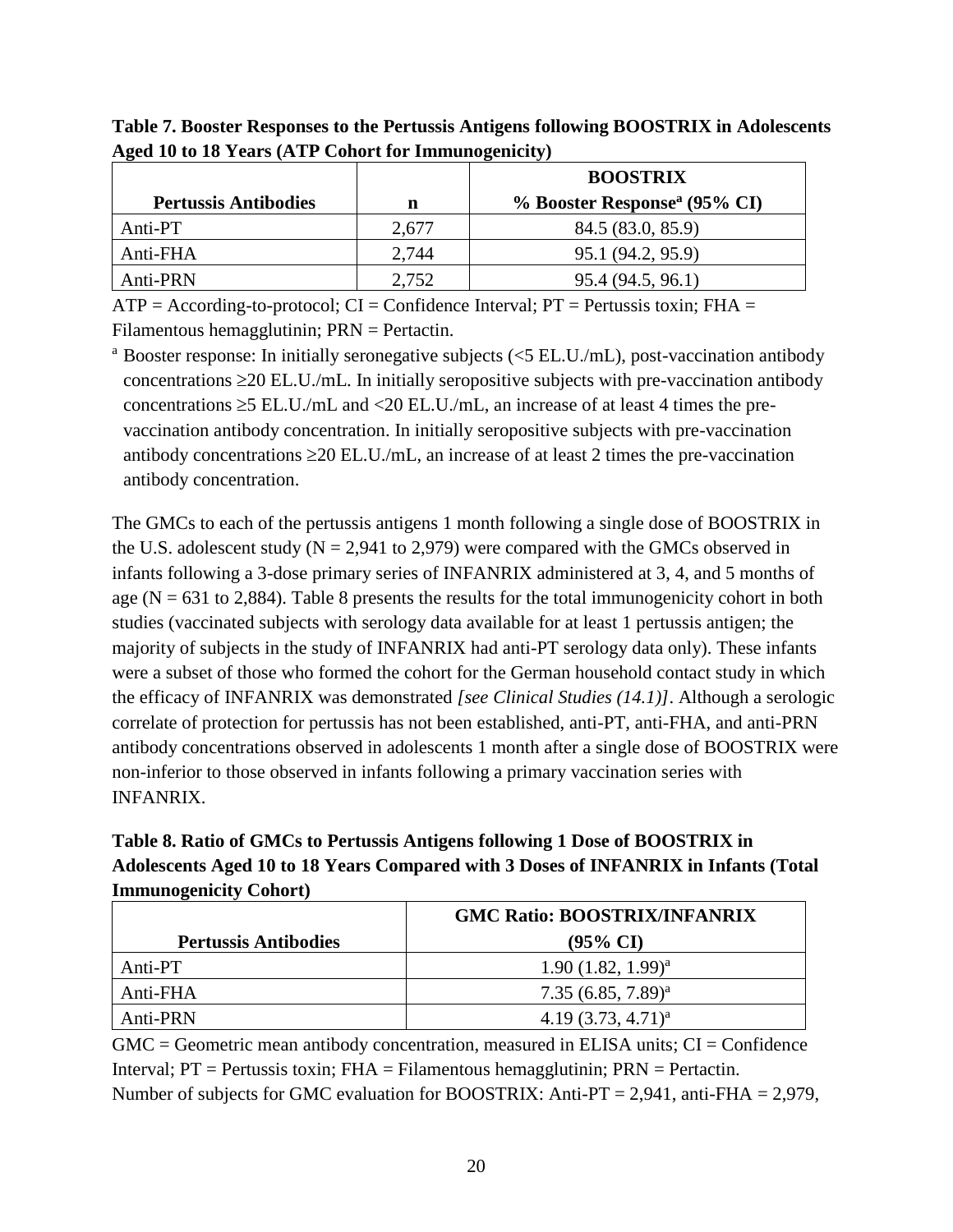and anti-PRN  $= 2.978$ .

Number of subjects for GMC evaluation for INFANRIX: Anti-PT = 2,884, anti-FHA = 685, and anti-PRN  $= 631$ .

<sup>a</sup> GMC following BOOSTRIX was non-inferior to GMC following INFANRIX (lower limit of 95% CI for the GMC ratio of BOOSTRIX/INFANRIX >0.67).

# <span id="page-20-0"></span>**14.3 Immunological Evaluation in Adults (Aged 19 to 64 Years)**

A multicenter, randomized, observer-blinded study, conducted in the United States, evaluated the immunogenicity of BOOSTRIX compared with the licensed comparator Tdap vaccine (Sanofi Pasteur). Vaccines were administered as a single dose to subjects ( $N = 2,284$ ) who had not received a tetanus-diphtheria booster within 5 years. The immune responses to each of the antigens contained in BOOSTRIX were evaluated in sera obtained approximately 1 month after administration. Approximately 33% of patients were aged 19 to 29 years, 33% were aged 30 to 49 years, and 34% were aged 50 to 64 years. Among subjects in the combined vaccine groups, 62% were female; 84% of subjects were white, 8% black, 1% Asian, and 7% were of other racial/ethnic groups.

#### Response to Tetanus and Diphtheria Toxoids

The antibody responses to the tetanus and diphtheria toxoids of BOOSTRIX compared with the comparator Tdap vaccine are shown in Table 9. One month after a single dose, anti-tetanus and anti-diphtheria seroprotective rates  $(\geq 0.1 \text{ IU/mL}$  by ELISA) were comparable between BOOSTRIX and the comparator Tdap vaccine.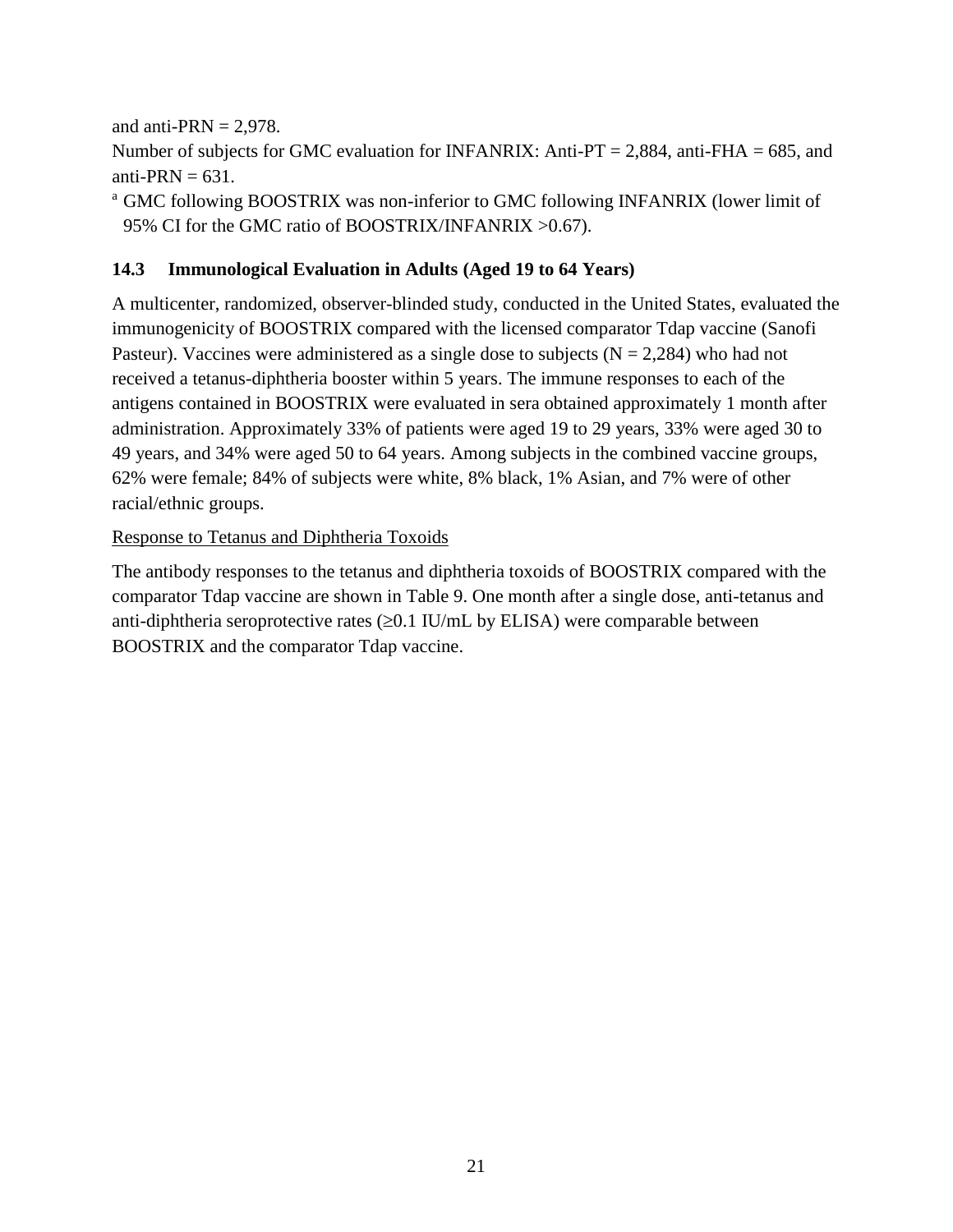**Table 9. Antibody Responses to Tetanus and Diphtheria Toxoids following 1 Dose of BOOSTRIX Compared with the Comparator Tdap Vaccine in Adults Aged 19 to 64 Years (ATP Cohort for Immunogenicity)**

|                   |             | % ≥0.1 IU/mL <sup>a</sup> | $\%$ ≥1.0 IU/mL <sup>a</sup> |
|-------------------|-------------|---------------------------|------------------------------|
| <b>Antibodies</b> | n           | $(95\% \text{ CI})$       | $(95\% \text{ CI})$          |
| Anti-tetanus      |             |                           |                              |
| <b>BOOSTRIX</b>   | 1,445-1,447 |                           |                              |
| Pre-vaccination   |             | 95.9 (94.8, 96.9)         | 71.9 (69.5, 74.2)            |
| Post-vaccination  |             | 99.6 $(99.1, 99.8)^{b}$   | 98.3 $(97.5, 98.9)^{b}$      |
| Tdap              | 727-728     |                           |                              |
| Pre-vaccination   |             | 97.2 (95.8, 98.3)         | 74.7 (71.4, 77.8)            |
| Post-vaccination  |             | 100(95.5, 100)            | 99.3 (98.4, 99.8)            |
| Anti-diphtheria   |             |                           |                              |
| <b>BOOSTRIX</b>   | 1,440-1,444 |                           |                              |
| Pre-vaccination   |             | 85.2 (83.3, 87.0)         | 23.7(21.5, 26.0)             |
| Post-vaccination  |             | $98.2 (97.4, 98.8)^{b}$   | $87.9(86.1, 89.5)^c$         |
| Tdap              | 720-727     |                           |                              |
| Pre-vaccination   |             | 89.2 (86.7, 91.3)         | 26.5 (23.3, 29.9)            |
| Post-vaccination  |             | 98.6 (97.5, 99.3)         | 92.0 (89.8, 93.9)            |

Tdap = Tetanus Toxoid, Reduced Diphtheria Toxoid and Acellular Pertussis Vaccine, Adsorbed manufactured by Sanofi Pasteur.

 $ATP = According-to-protocol; CI = Confidence Interval.$ 

<sup>a</sup> Measured by ELISA.

<sup>b</sup> Seroprotection rates for BOOSTRIX were non-inferior to the comparator Tdap vaccine (lower limit of 95% CI on the difference of BOOSTRIX minus Tdap  $\geq$ -10%).

<sup>c</sup> Non-inferiority criteria not prospectively defined for this endpoint.

#### Response to Pertussis Antigens

Booster response rates to the pertussis antigens are shown in Table 10. For the FHA and PRN antigens, the lower limit of the 95% CI for the booster responses exceeded the pre-defined limit of 80% demonstrating an acceptable booster response following BOOSTRIX. The PT antigen booster response lower limit of the 95% CI (74.9%) did not exceed the pre-defined limit of 80%.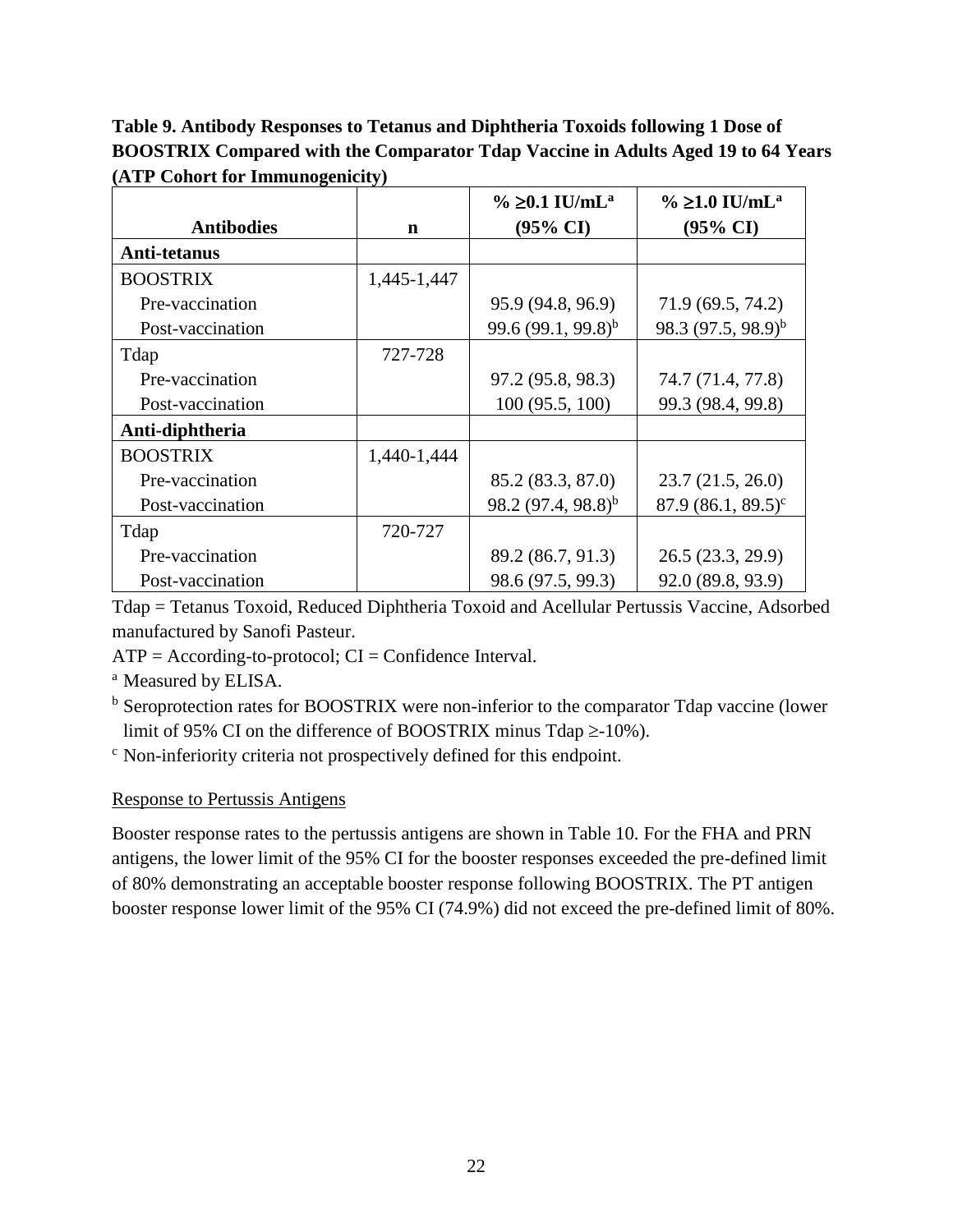|                             |       | <b>BOOSTRIX</b>                 |
|-----------------------------|-------|---------------------------------|
|                             |       | % Booster Response <sup>a</sup> |
| <b>Pertussis Antibodies</b> | n     | $(95\% \text{ CI})$             |
| Anti-PT                     | 1,419 | 77.2 $(74.9, 79.3)^{b}$         |
| Anti-FHA                    | 1,433 | 96.9 $(95.8, 97.7)^c$           |
| Anti-PRN                    | 1,441 | 93.2 $(91.8, 94.4)^c$           |

**Table 10. Booster Responses to the Pertussis Antigens following 1 Dose of BOOSTRIX in Adults Aged 19 to 64 Years (ATP Cohort for Immunogenicity)**

 $ATP = According-to-protocol$ ;  $CI = Confidence Interval$ ;  $PT = Pertussis toxin$ ;  $FHA =$ Filamentous hemagglutinin; PRN = Pertactin.

<sup>a</sup> Booster response: In initially seronegative subjects  $\ll$  5 EL.U./mL), post-vaccination antibody concentrations  $\geq$  20 EL.U./mL. In initially seropositive subjects with pre-vaccination antibody concentrations  $\geq$ 5 EL.U./mL and <20 EL.U./mL, an increase of at least 4 times the prevaccination antibody concentration. In initially seropositive subjects with pre-vaccination antibody concentrations  $\geq$  20 EL.U./mL, an increase of at least 2 times the pre-vaccination antibody concentration.

<sup>b</sup> The PT antigen booster response lower limit of the 95% CI did not exceed the pre-defined limit of 80%.

<sup>c</sup> The FHA and PRN antigens booster response lower limit of the 95% CI exceeded the predefined limit of 80%.

The GMCs to each of the pertussis antigens 1 month following a single dose of BOOSTRIX in the U.S. adult (aged 19 to 64 years) study were compared with the GMCs observed in infants following a 3-dose primary series of INFANRIX administered at 3, 4, and 5 months of age. Table 11 presents the results for the total immunogenicity cohort in both studies (vaccinated subjects with serology data available for at least 1 pertussis antigen). These infants were a subset of those who formed the cohort for the German household contact study in which the efficacy of INFANRIX was demonstrated *[see Clinical Studies (14.1)]*. Although a serologic correlate of protection for pertussis has not been established, anti-PT, anti-FHA, and anti-PRN antibody concentrations observed in adults 1 month after a single dose of BOOSTRIX were non-inferior to those observed in infants following a primary vaccination series with INFANRIX.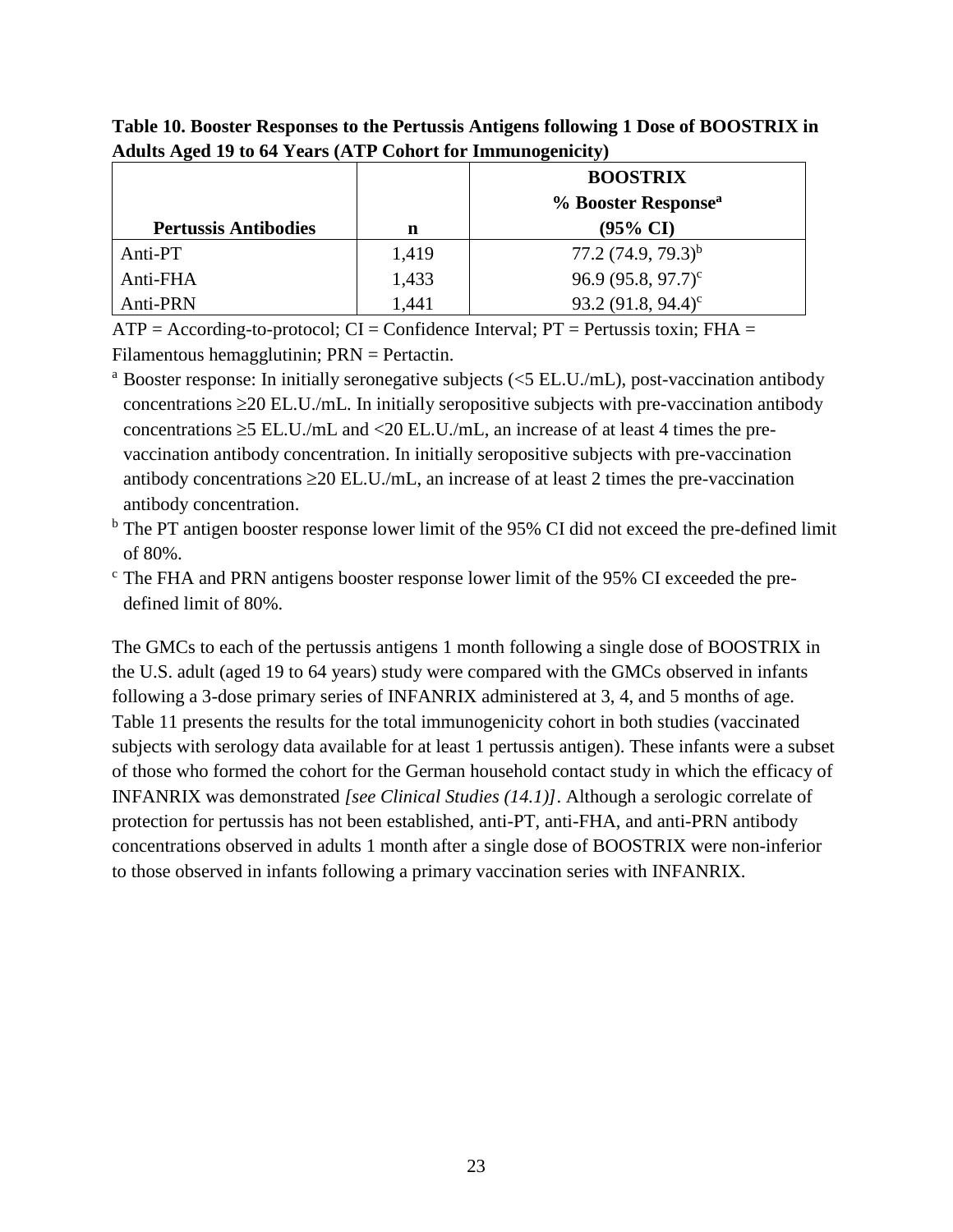**Table 11. Ratio of GMCs to Pertussis Antigens following 1 Dose of BOOSTRIX in Adults Aged 19 to 64 Years Compared with 3 Doses of INFANRIX in Infants (Total Immunogenicity Cohort)**

|                             | <b>GMC Ratio: BOOSTRIX/INFANRIX</b> |  |
|-----------------------------|-------------------------------------|--|
| <b>Pertussis Antibodies</b> | $(95\% \text{ CI})$                 |  |
| Anti-PT                     | $1.39(1.32, 1.47)^{a}$              |  |
| Anti-FHA                    | 7.46 $(6.86, 8.12)^a$               |  |
| Anti-PRN                    | $3.56(3.10, 4.08)^{a}$              |  |

 $GMC = Geometric$  mean antibody concentration;  $CI = Confidence$  Interval;  $PT = Pertussis$  toxin;  $FHA = Filamentous hemagglutinin; PRN = Pertactin.$ 

Number of subjects for GMC evaluation for BOOSTRIX: Anti-PT = 1,460, anti-FHA = 1,472, and anti-PRN  $= 1,473$ .

Number of subjects for GMC evaluation for INFANRIX: Anti-PT = 2,884, anti-FHA = 685, and anti-PRN  $= 631$ .

<sup>a</sup> BOOSTRIX was non-inferior to INFANRIX (lower limit of 95% CI for the GMC ratio of BOOSTRIX/INFANRIX  $\geq 0.67$ ).

## <span id="page-23-0"></span>**14.4 Immunological Evaluation in the Elderly (Aged 65 Years and Older)**

The U.S. elderly (aged 65 years and older) study, a randomized, observer-blinded study, evaluated the immunogenicity of BOOSTRIX ( $n = 887$ ) compared with a U.S.-licensed comparator Td vaccine  $(n = 445)$  (Sanofi Pasteur). Vaccines were administered as a single dose to subjects who had not received a tetanus-diphtheria booster within 5 years. Among all vaccine recipients, the mean age was approximately 72 years; 54% were female and 95% were white. The immune responses to each of the antigens contained in BOOSTRIX were evaluated in sera obtained approximately 1 month after administration.

Response to Tetanus and Diphtheria Toxoids and Pertussis Antigens

Immune responses to tetanus and diphtheria toxoids and pertussis antigens were measured 1 month after administration of a single dose of BOOSTRIX or a comparator Td vaccine. Antitetanus and anti-diphtheria seroprotective rates  $(\geq 0.1 \text{ IU/mL})$  were comparable between BOOSTRIX and the comparator Td vaccine (Table 12).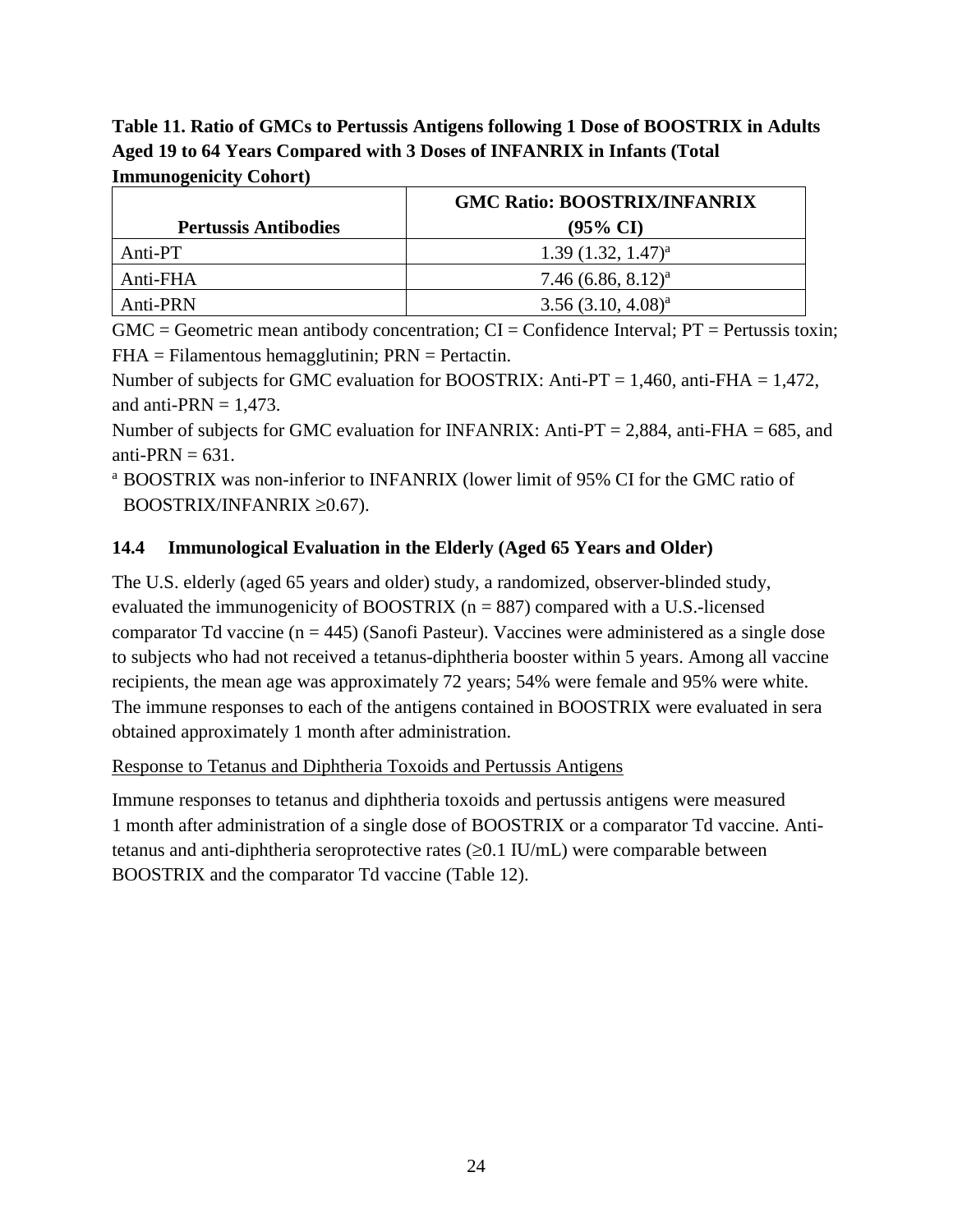**Table 12. Immune Responses to Tetanus and Diphtheria Toxoids following BOOSTRIX or Comparator Td Vaccine in the Elderly Aged 65 Years and Older (ATP Cohort for Immunogenicity)**

| <b>Anti-Tetanus and Anti-Diphtheria</b> | <b>BOOSTRIX</b>                | Td                |
|-----------------------------------------|--------------------------------|-------------------|
| <b>Titers</b>                           | $(n = 844 - 864)$              | $(n = 430-439)$   |
| Anti-tetanus                            |                                |                   |
| % $\geq 0.1$ IU/mL (95% CI)             | 96.8 (95.4, 97.8) <sup>a</sup> | 97.5 (95.6, 98.7) |
| % $\geq$ 1.0 IU/mL (95% CI)             | 88.8 (86.5, 90.8) <sup>a</sup> | 90.0(86.8, 92.6)  |
| Anti-diphtheria                         |                                |                   |
| % $\geq 0.1$ IU/mL (95% CI)             | 84.9 (82.3, 87.2) <sup>a</sup> | 86.6 (83.0, 89.6) |
| % $\geq$ 1.0 IU/mL (95% CI)             | 52.0 $(48.6, 55.4)^b$          | 51.2 (46.3, 56.0) |

Td = Tetanus and Diphtheria Toxoids Adsorbed, a U.S.-licensed Td vaccine, manufactured by Sanofi Pasteur.

 $ATP = According-to-protocol; CI = Confidence Interval.$ 

<sup>a</sup> Seroprotection rates for BOOSTRIX were non-inferior to the comparator Td vaccine (lower limit of 95% CI on the difference of BOOSTRIX minus  $Td \geq -10\%$ ).

<sup>b</sup> Non-inferiority criteria not prospectively defined for this endpoint.

The GMCs to each of the pertussis antigens 1 month following a single dose of BOOSTRIX were compared with the GMCs of infants following a 3-dose primary series of INFANRIX administered at 3, 4, and 5 months of age. Table 13 presents the results for the total immunogenicity cohort in both studies (vaccinated subjects with serology data available for at least 1 pertussis antigen). These infants were a subset of those who formed the cohort for the German household contact study in which the efficacy of INFANRIX was demonstrated *[see Clinical Studies (14.1)]*. Although a serologic correlate of protection for pertussis has not been established, anti-PT, anti-FHA, and anti-PRN antibody concentrations in the elderly (aged 65 years and older) 1 month after a single dose of BOOSTRIX were non-inferior to those of infants following a primary vaccination series with INFANRIX.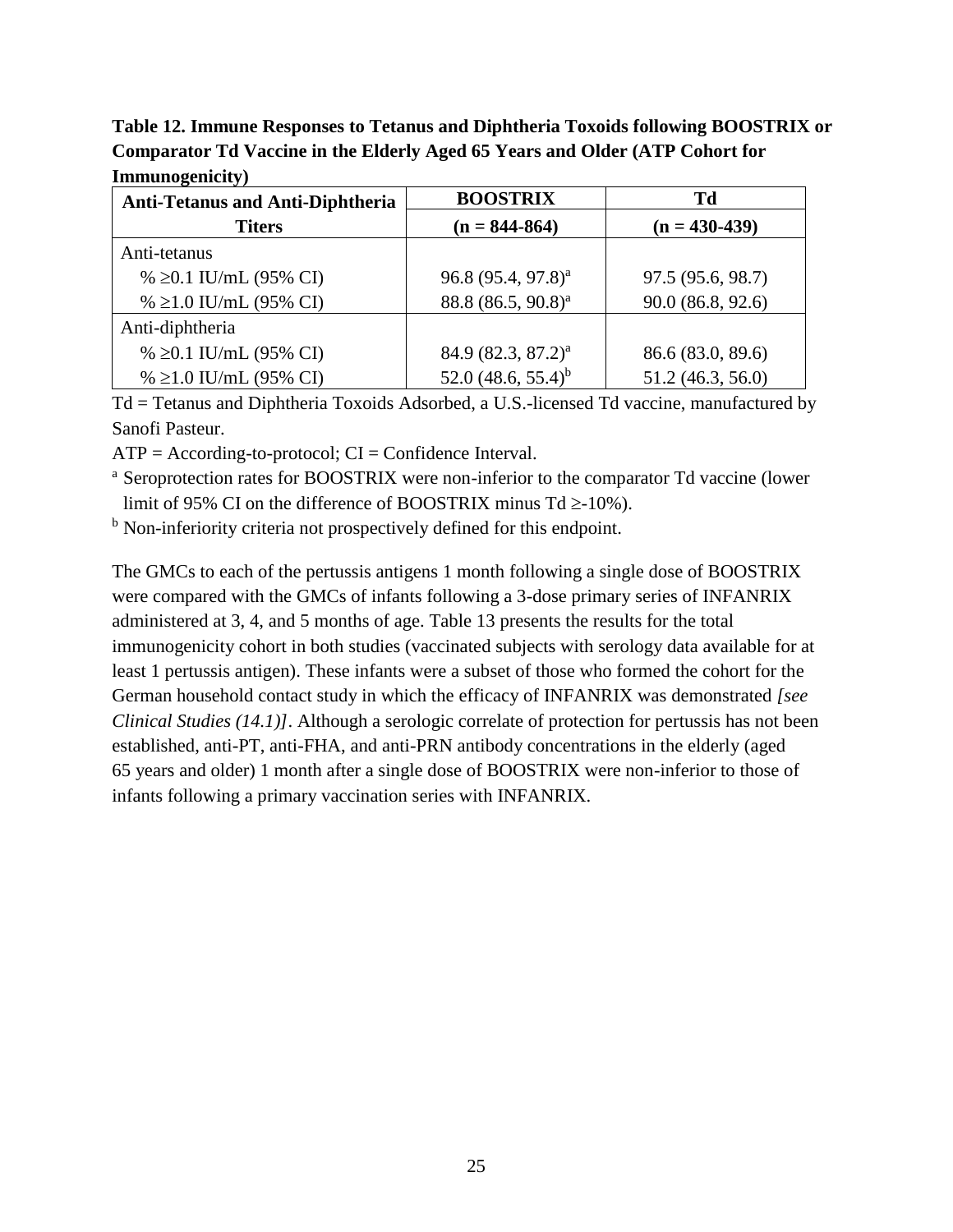**Table 13. Ratio of GMCs to Pertussis Antigens following 1 Dose of BOOSTRIX in the Elderly Aged 65 Years and Older Compared with 3 Doses of INFANRIX in Infants (Total Immunogenicity Cohort)**

|                             | <b>GMC Ratio: BOOSTRIX/INFANRIX</b> |
|-----------------------------|-------------------------------------|
| <b>Pertussis Antibodies</b> | $(95\% \text{ CI})$                 |
| Anti-PT                     | $1.07(1.00, 1.15)^{a}$              |
| Anti-FHA                    | $8.24 (7.45, 9.12)^{a}$             |
| Anti-PRN                    | $0.93(0.79, 1.10)^{a}$              |

 $GMC = Geometric$  mean antibody concentration;  $CI = Confidence$  Interval;  $PT = Pertussis$  toxin;  $FHA = Filamentous hemagglutinin; PRN = Pertactin.$ 

Number of subjects for GMC evaluation for BOOSTRIX: Anti-PT = 865, anti-FHA = 847, and anti-PRN  $= 878$ .

Number of subjects for GMC evaluation for INFANRIX: Anti-PT = 2,884, anti-FHA = 685, and anti-PRN  $= 631$ .

<sup>a</sup> BOOSTRIX was non-inferior to INFANRIX (lower limit of 95% CI for the GMC ratio of BOOSTRIX/INFANRIX  $\geq 0.67$ ).

#### <span id="page-25-0"></span>**14.5 Concomitant Vaccine Administration**

#### Concomitant Administration with Meningococcal Conjugate Vaccine

The concomitant use of BOOSTRIX and a tetravalent meningococcal (groups A, C, Y, and W-135) conjugate vaccine (Sanofi Pasteur) was evaluated in a randomized study in healthy adolescents aged 11 to 18 years. A total of 1,341 adolescents were vaccinated with BOOSTRIX. Of these, 446 subjects received BOOSTRIX administered concomitantly with meningococcal conjugate vaccine at different injection sites, 446 subjects received BOOSTRIX followed by meningococcal conjugate vaccine 1 month later, and 449 subjects received meningococcal conjugate vaccine followed by BOOSTRIX 1 month later.

Immune responses to diphtheria and tetanus toxoids (% of subjects with anti-tetanus and antidiphtheria antibodies  $\geq 1.0$  IU/mL by ELISA), pertussis antigens (booster responses and GMCs), and meningococcal antigens (vaccine responses) were measured 1 month (range: 30 to 48 days) after concomitant or separate administration of BOOSTRIX and meningococcal conjugate vaccine. For BOOSTRIX given concomitantly with meningococcal conjugate vaccine compared with BOOSTRIX administered first, non-inferiority was demonstrated for all antigens, with the exception of the anti-PRN GMC. The lower limit of the 95% CI for the GMC ratio was 0.54 for anti-PRN (pre-specified limit  $\geq 0.67$ ). For the anti-PRN booster response, non-inferiority was demonstrated. It is not known if the efficacy of BOOSTRIX is affected by the reduced response to PRN.

There was no evidence that BOOSTRIX interfered with the antibody responses to the meningococcal antigens when measured by rabbit serum bactericidal assays (rSBA) when given concomitantly or sequentially (meningococcal conjugate vaccine followed by BOOSTRIX or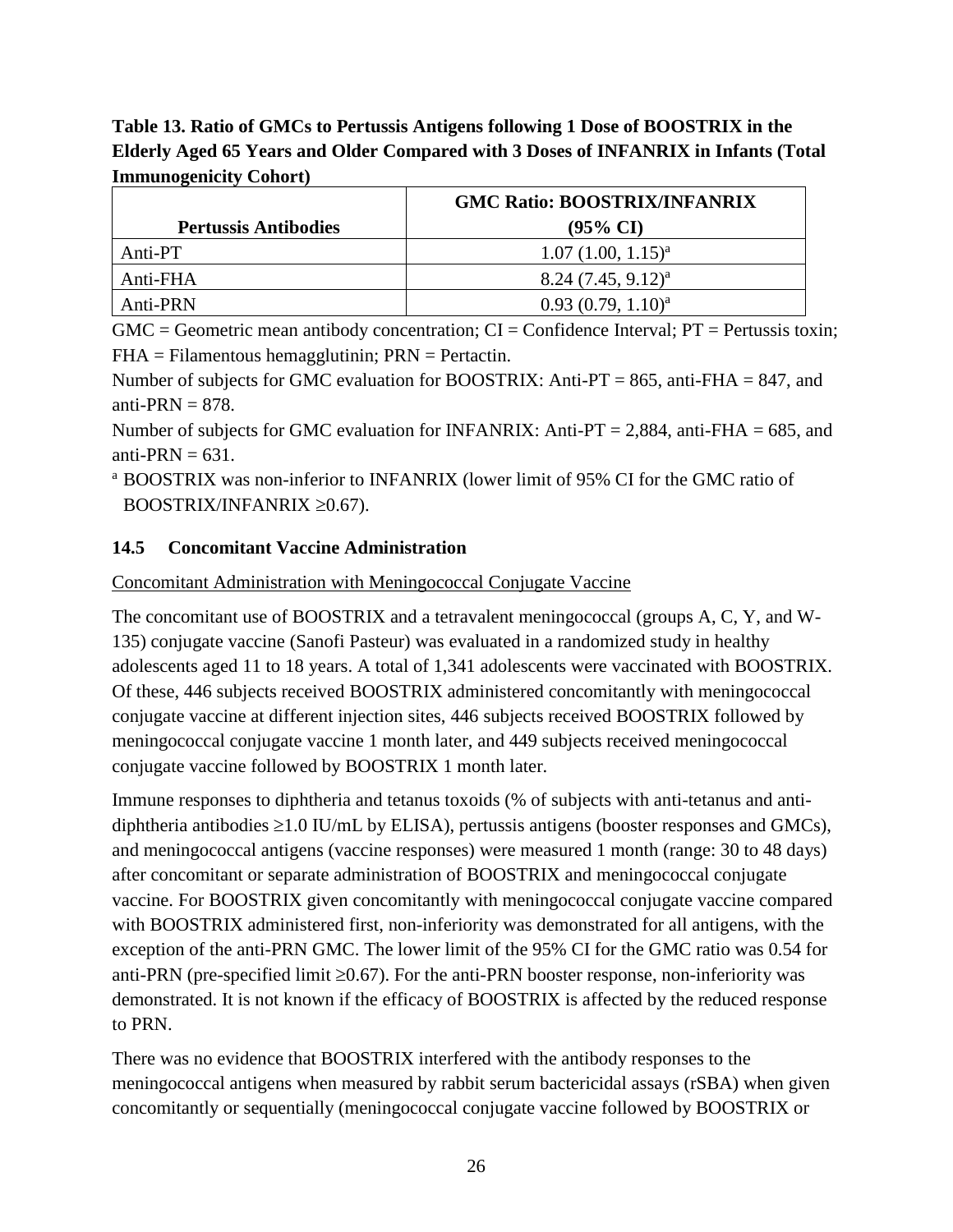BOOSTRIX followed by meningococcal conjugate vaccine).

# Concomitant Administration with FLUARIX (Influenza Virus Vaccine)

The concomitant use of BOOSTRIX and FLUARIX was evaluated in a multicenter, open-label, randomized, controlled study of 1,497 adults aged 19 to 64 years. In one group, subjects received BOOSTRIX and FLUARIX concurrently ( $n = 748$ ). The other group received FLUARIX at the first visit, then 1 month later received BOOSTRIX ( $n = 749$ ). Sera was obtained prior to and 1 month following concomitant or separate administration of BOOSTRIX and/or FLUARIX, as well as 1 month after the separate administration of FLUARIX.

Immune responses following concurrent administration of BOOSTRIX and FLUARIX were non-inferior to separate administration for diphtheria (seroprotection defined as  $\geq 0.1$  IU/mL), tetanus (seroprotection defined as  $\geq 0.1$  IU/mL and based on concentrations  $\geq 1.0$  IU/mL), PT antigen (anti-PT GMC) and influenza antigens (percent of subjects with hemagglutinationinhibition [HI] antibody titer  $\geq 1:40$  and  $\geq 4$ -fold rise in HI titer). Non-inferiority criteria were not met for the anti-pertussis antigens FHA and PRN. The lower limit of the 95% CI of the GMC ratio was 0.64 for anti-FHA and 0.60 for anti-PRN and the pre-specified limit was  $\geq 0.67$ . It is not known if the efficacy of BOOSTRIX is affected by the reduced response to FHA and PRN.

## <span id="page-26-0"></span>**15 REFERENCES**

- 1. Institute of Medicine (IOM). Stratton KR, Howe CJ, Johnston RB, eds. *Adverse events associated with childhood vaccines. Evidence bearing on causality.* Washington, DC: National Academy Press; 1994.
- 2. Wassilak SGF, Roper MH, Kretsinger K, and Orenstein WA. Tetanus Toxoid. In: Plotkin SA, Orenstein WA, and Offit PA, eds. *Vaccines.* 5th ed. Saunders; 2008:805-839.
- 3. Vitek CR and Wharton M. Diphtheria Toxoid. In: Plotkin SA, Orenstein WA, and Offit PA, eds. *Vaccines.* 5th ed. Saunders; 2008:139-156.

# <span id="page-26-1"></span>**16 HOW SUPPLIED/STORAGE AND HANDLING**

BOOSTRIX is available in 0.5-mL single-dose vials and single-dose, disposable, prefilled TIP-LOK syringes (packaged without needles):

NDC 58160-842-01 Vial in Package of 10: NDC 58160-842-11

NDC 58160-842-05 Syringe in Package of 1: NDC 58160-842-34

NDC 58160-842-43 Syringe in Package of 10: NDC 58160-842-52

Store refrigerated between 2º and 8ºC (36º and 46ºF). Do not freeze. Discard if the vaccine has been frozen.